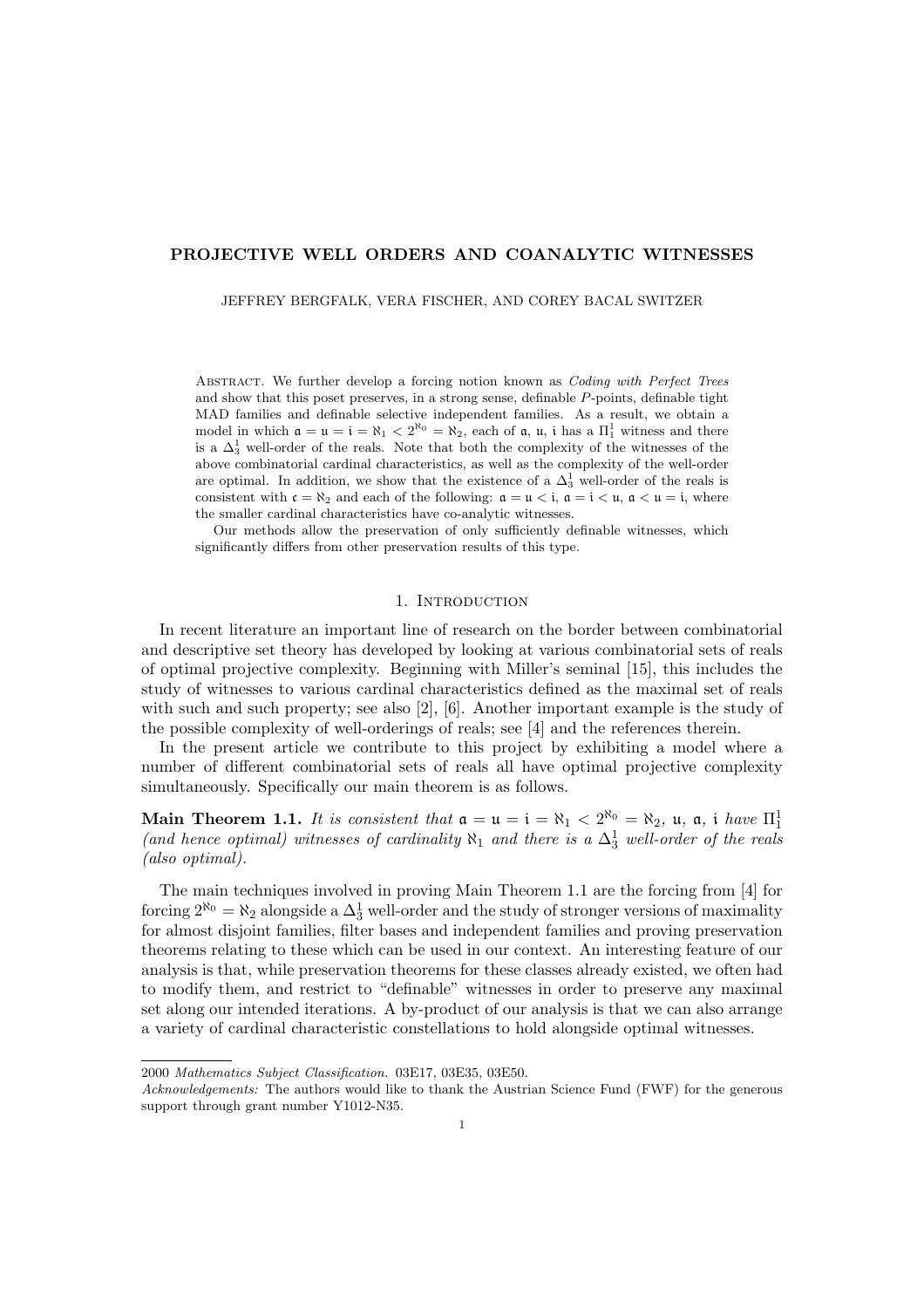Main Theorem 1.2. *The following cardinal characteristic constellations are consistent* with a  $\Delta^1_{3}$  well-order of the reals,  $2^{\aleph_0} = \aleph_2$  and all cardinal characteristics of size  $\aleph_1$  below  $having \Pi<sub>1</sub><sup>1</sup> \textit{witnesses:}$ 

 $(1)$   $\mathfrak{a} = \mathfrak{u} < \mathfrak{i} = \mathfrak{c}$ ,  $(2)$   $\mathfrak{a} = \mathfrak{i} < \mathfrak{u} = \mathfrak{c}$ ,  $(3)$   $\alpha < \mu = i = c$ .

The study of the three cardinals i, u and a involves studying various witnesses wherein the maximality condition is strengthened in such a way that it can be preserved by countable support iterations of *S*-proper posets for a suitably chosen stationary  $S \subseteq \omega_1$ . It seems that our methods only preserve witnesses of this type that are sufficiently definable, a circumstance which is, to our knowledge, different from that of other preservation theorems of this sort.

The rest of this paper is organized as follows. In the next section we review the main forcing from [4] and modify it slightly in a manner important for our purposes. Sections 3-5 contain our preservation theorems leading into Section 6 where applications, including the proof of Main Theorem 1.1, are given. Section 7 concludes the paper with some remarks, open questions and lines for future research.

# 2. The Fischer-Friedman Forcing to Add a  $\Delta_3^1$ -Well Order

In this section we record a slight variation on the main forcing from [4]. This forcing, which is defined over *L*, adds  $\Delta_3^1$ -well order of the reals, forces  $2^{\aleph_0} = \aleph_2$  and has the Sacks property. Moreover, it is flexible in the sense that other proper forcing notions can be "woven in" along the iteration resulting in various constellations of cardinal characteristics. See [4, Section 6] for several theorems of this form. Here, for the most part, we go over the main attributes of this forcing for the convenience of the reader. Most proofs are left out and we refer the reader to [4] for a more detailed discussion of this poset. However, for our preservation theorems in Sections 3-5 we will need to slightly augment the definition of the Sacks coding iterand (Subsection 2.3 below) and this augmentation will be discussed in more detail.

There are three ingredients that go into the Fischer-Friedman forcing and we take them one at a time. Throughout the rest of the paper, following [4] we say that a transitive model *M* is *suitable* if  $\omega_2^M$  exists and  $\omega_2^M = \omega_2^{L^M}$ . The forcing notion we define will be a countable support iteration  $\mathbb{P}_{\omega_2}$  of forcing notions and each iterand will be defined in some  $L[G^*]$  where  $G^*$  is generic for some forcing notion  $\mathbb{P}^* \in L$  in which cofinalities (and hence cardinals) have not been changed. Consequently we assume when making definitions in this section that  $V = L[G^*]$  and the cofinalities of *V* are the same as those of *L*.

2.1. **Localization.** Let  $X \subseteq \omega_1$  and  $\varphi(\omega_1, X)$  be a  $\Sigma_1$  sentence with parameters  $\omega_1$  and *X* which is true in all suitable models which contain  $\omega_1$  and *X* as elements. The first forcing notion we will need to define  $\mathbb{P}_{\omega_2}$  is the following.

**Definition 2.1** (Localization Forcing). Let  $\mathcal{L}(\varphi)$  be the partial order consisting of all functions  $r : |r| \to 2$  where  $|r|$  is a countable limit ordinal and the following hold.

- (1) If  $\gamma < |r|$  then  $\gamma \in X$  if and only if  $r(2\gamma) = 1$ .
- (2) If  $\gamma \leq |r|$  and M is a countable, suitable model containing  $r \upharpoonright \gamma$  as an element and  $\gamma = \omega_1^{\mathcal{M}}$  then  $\mathcal{M} \models \varphi(\gamma, X \cap \gamma)$ .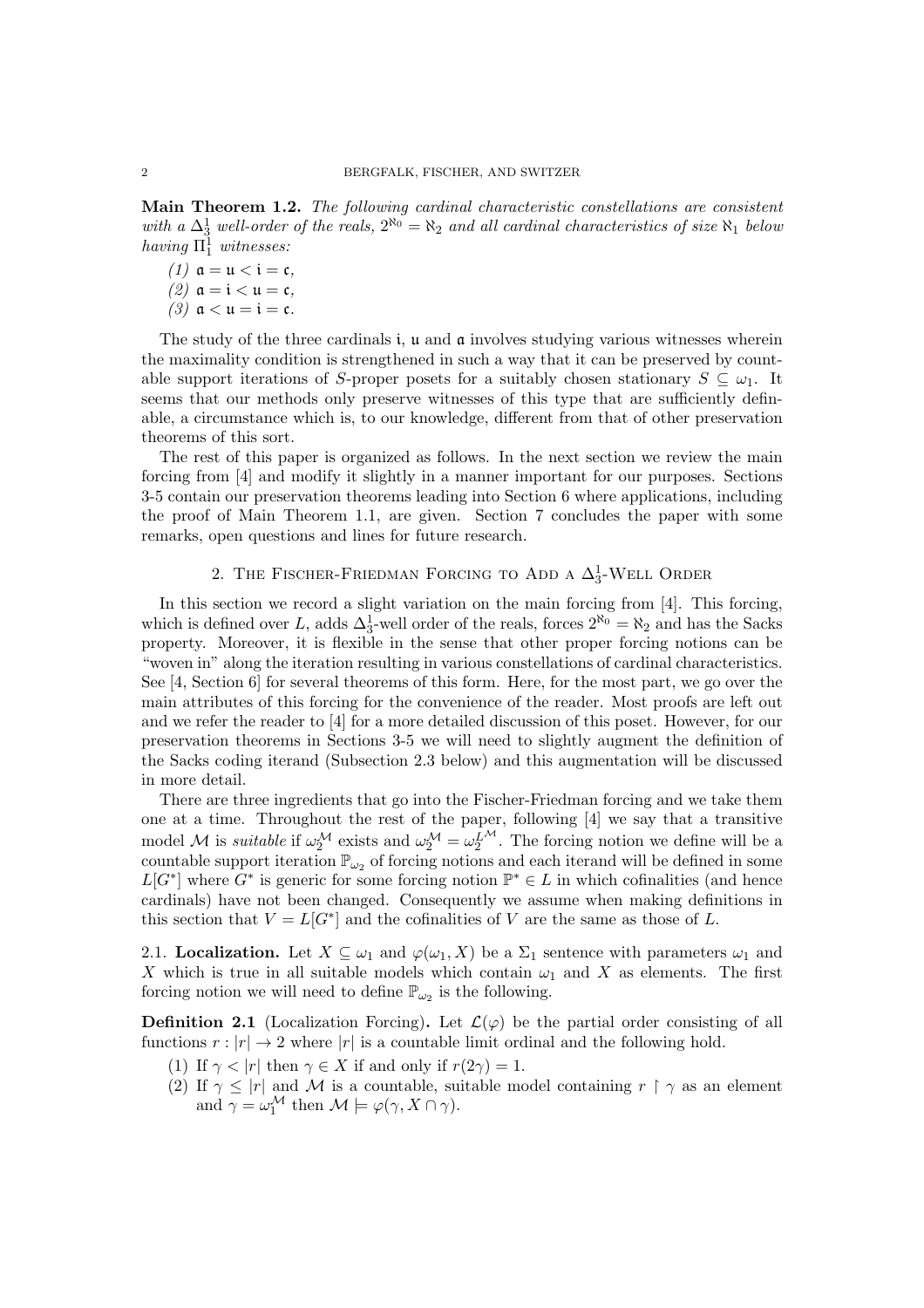The extension relation is end extension.

Observe that if  $r \in \mathcal{L}(\varphi)$  then the even part of *r* codes  $X \cap |r|$ . The following facts from [4] are relevant for our discusssion.

# Fact 2.2. *The following hold.*

- *(1) (*[4, Lemma 1]*)* For all  $\gamma < \omega_1$  the set of conditions  $r \in \mathcal{L}(\varphi)$  so that  $\gamma \leq |r|$  is *dense.*
- *(2)* ([4, Lemma 2]*)* Let  $G \subseteq \mathcal{L}(\varphi)$  be generic over V and let  $Y = \bigcup G$ . If M is a *suitable model containing*  $Y \upharpoonright \omega_1^{\mathcal{M}}$  *as an element then*  $\mathcal{M} \models \varphi(\omega_1^{\mathcal{M}}, X \cap \omega_1^{\mathcal{M}})$ *.*
- (3) (4, Lemmas 3 and 4)  $\mathcal{L}(\varphi)$  *has a*  $\sigma$ -closed dense subset and therefore is proper *and adds no reals.*

2.2. Club Shooting. Given a stationary, co-stationary set  $S \subseteq \omega_1$  recall the forcing  $Q(S)$ for shooting a club through the complement of *S*. Namely *Q*(*S*) consists of countable closed subsets of  $\omega_1 \setminus S$  ordered by end-extension. The following is well-known, see [14].

**Fact 2.3.** For any stationary, co-stationary  $S \subseteq \omega_1$  the forcing  $Q(S)$  is  $\omega$ -distributive and  $\omega_1 \setminus S$ *-proper.* 

Here, a forcing notion  $\mathbb{Q}$  is *T*-proper for some stationary  $T \subseteq \omega_1$  if for any sufficiently large  $\theta$  and countable elementary submodel  $\mathcal{M} \prec H_{\theta}$  such that  $\mathcal{M} \cap \omega_1 \in T$ , every  $p \in \mathbb{Q}$ extends to a  $q \leq p$  which is  $(\mathcal{M}, \mathbb{Q})$ -generic. It is well known that most iteration and preservation theorems for countable support iterations of proper notions apply *mutatis mutandis* to countable support iterations of *T*-proper forcing notions.

We will need a special sequence of stationary sets *S* for which the forcings of the form  $Q(S)$  will appears as iterands in  $\mathbb{P}_{\omega_2}$ . We describe these now.

**Lemma 2.4** (See Lemma 14 of [4]). Assume  $V = L$ . There is a function  $F : \omega_2 \to L_{\omega_2}$ which is  $\Sigma_1$  definable over  $L_{\omega_2}$  and a sequence  $\vec{S} = \langle S_\beta | \beta \langle \omega_2 \rangle$  of almost disjoint *stationary subsets of*  $\omega_1$  *which is*  $\Sigma_1$ *-definable over*  $L_{\omega_2}$  *with parameter*  $\omega_1$  *so that*  $F^{-1}(a)$ *is unbounded in*  $\omega_2$  *for every*  $a \in L_{\omega_2}$  *and whenever* M *and* N *are suitable models so that*  $\omega_1^{\mathcal{M}} = \omega_1^{\mathcal{N}}$  then  $F^{\mathcal{M}}$  and  $\vec{S}^{\mathcal{M}}$  agree with  $F^{\mathcal{N}}$  and  $\vec{S}^{\mathcal{N}}$  on  $\omega_2^{\mathcal{N}} \cap \omega_2^{\mathcal{M}}$ . In addition, if  $\mathcal{M}$  is *suitable and*  $\omega_1^{\mathcal{M}} = \omega_1$  *then*  $F^{\mathcal{M}}$  *and*  $\vec{S}^{\mathcal{M}}$  *equal the restrictions of*  $F$  *and*  $\vec{S}$  *to the*  $\omega_2$  *of M.*

From now on, fix an  $F$  and  $\vec{S}$  as described in Lemma 2.4.

2.3. Coding with Perfect Trees. The third component of  $\mathbb{P}_{\omega_2}$  is the only one which adds reals. It is a variation of Sacks forcing called the *coding with perfect trees* forcing, denoted by  $C(Y)$ . To define it, we assume that  $V = L[Y]$  where  $Y \subseteq \omega_1$  is generic for some forcing in *L* which does not change cofinalities. Fix a sequence  $\vec{\mu} = \langle \mu_i | i \langle \omega_1 \rangle$ defined inductively so that  $\mu_i > \bigcup_{j is for each  $i < \omega_1$  a countable ordinal which is$ least with the property that  $L_{\mu_i}[Y \cap i]$  is  $\Sigma_5^1$  elementary in  $L_{\omega_1}[Y \cap i]$  and is a model of  $ZF^+$ " $\omega$  is the largest cardinal". Note that this is slightly different than the definition of  $\vec{\mu}$  given in [4], which requires no elementarity whatsoever. However, requiring a degree of elementarity at any fixed level of the projective hierarchy does not change the fact that the sequence  $\vec{\mu}$  is definable in  $L_{\omega_1}[Y]$ , and this is all that matters for their arguments.

*Remark* 1. The use of  $\Sigma_5^1$  as opposed to say,  $\Sigma_6^1$ ,  $\Sigma_{25}^1$  or  $\Sigma_{35469}^1$  is inconsequential. All that matters is that we fix a finite level of the projective hierarchy ahead of time and restrict our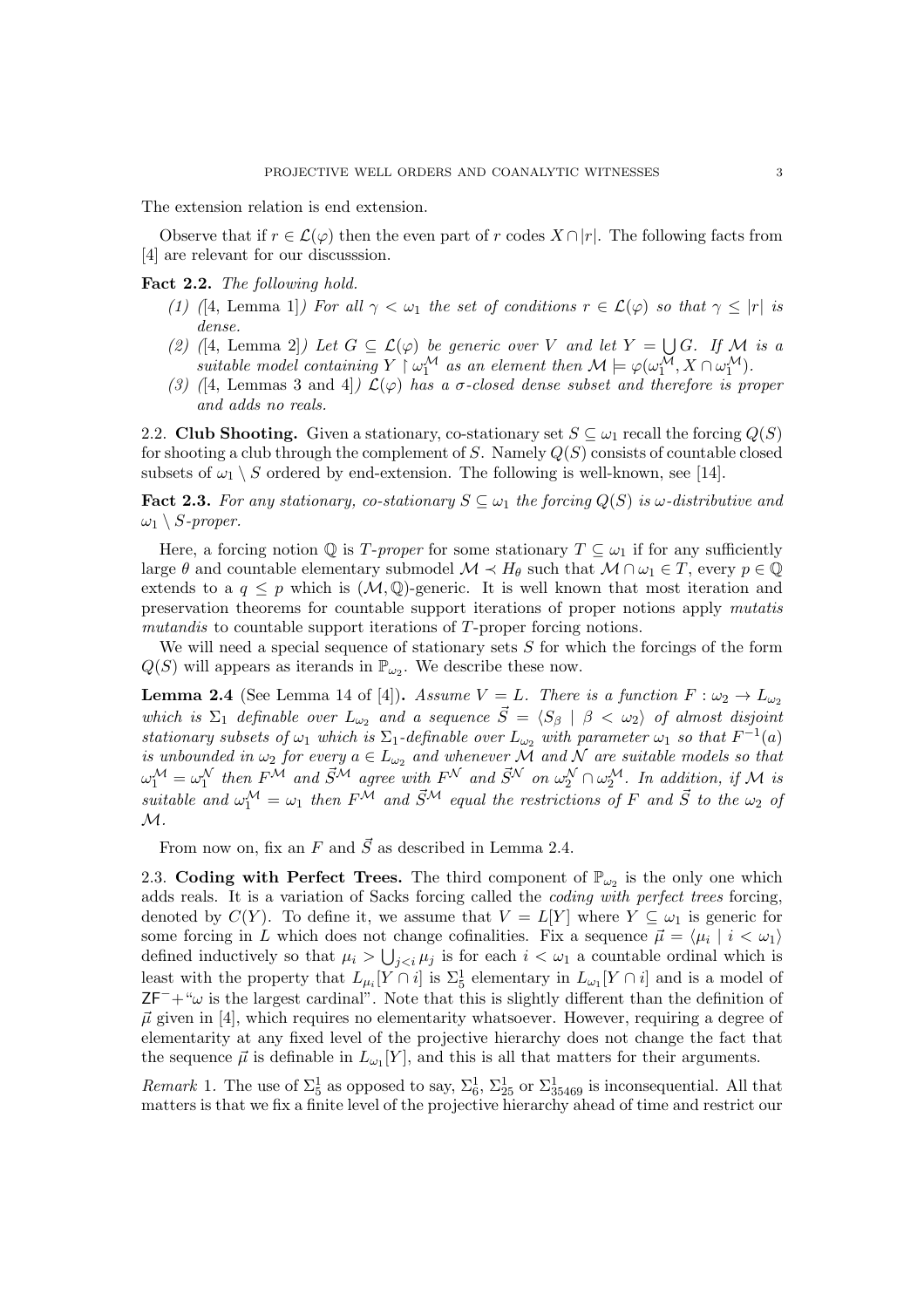arguments to statements at that level or below. The witnesses we will be considering in this paper are mostly  $\Pi_1^1$  (and occasionally  $\Sigma_2^1$ ) and it takes two to three more quantifiers to write down the relevant properties of them, hence the choice of 5. However, if we were interested in preserving, e.g.,  $\Pi_5^1$  witnesses then  $\Sigma_9^1$  (9 = 5 + 4) would suffice. Since the exact level does not matter, in the interests of this paper's readability we won't count quantifiers too closely, regarding this sort of analysis as essentially routine. Rather we will refer, somewhat excessively, to "elementarity", simply, and leave the details to the particularly exacting reader.

The conditions of  $C(Y)$  will be perfect trees  $T \subseteq 2^{<\omega}$ . For *T* a perfect tree let |*T*| be the least *i* with  $T \in L_{\mu_i}[Y \cap i]$ . Let us also denote  $\mathscr{A}_i := L_{\mu_i}[Y \cap i]$  for each *i*. A real *r codes Y below i* if and only if  $j \in Y$  if and only if  $\mathscr{A}_i[r] \models \mathsf{ZF}^-$ , for all  $j < i$ .

**Definition 2.5.** The forcing notion  $C(Y)$  is the set of all perfect trees T so that each branch of *T* codes *Y* below *|T|*. The order is inclusion.

We need some standard notation concerning trees. Recall that if  $T \subseteq 2^{<\omega}$  (or  $\omega^{\lt;\omega}$ ) is a tree then a node  $t \in T$  is called *splitting* if it has more than one immediate sucessor. Denote by Split(*T*) the set of splitting nodes in *T*. For  $n < \omega$  we say that  $t \in T$  is *n*-*splitting* if it is splitting and has exactly  $n-1$  predecessors which are splitting. We denote by  $\text{Split}_n(T)$  the set of *n*-splitting nodes. Note  $\text{Split}(T) = \bigcup_{n < \omega} \text{Split}_n(T)$ . Given conditions  $p, q \in C(Y)$  we say that  $p \leq_q q$  if  $p \leq q$  and  $\text{Split}_n(p) = \text{Split}_n(q)$ .

Fact 2.6. *The following hold.*

- *(1) (*[4, Lemma 5]*)* If  $T \in C(Y)$  and  $|T| \leq i < \omega_1$  then there is a  $T' \leq T$  so that  $|T'| = i.$
- *(2) (*[4, Lemma 7]*) C*(*Y* ) *is proper.*
- *(3) (*[4, Lemma 6]*)* If  $G \subseteq C(Y)$  *is generic over V* and  $R = \bigcap G$  *is a real and R codes Y . In other words for all*  $j < \omega_1$  *we have*  $j \in Y$  *if and only if*  $L_{\mu_j}[Y \cap j, R] \models \mathsf{ZF}^-$ *.*

Moving forward the following strategy will be used frequently to find new conditions. We will begin with some condition *q* so that  $|q| = \delta$  for some  $\delta < \omega_1$ . Note that  $q \in A_{\delta}$  by definition. By the definition of the forcing  $C(Y)$ , every branch through q will code Y up to  $\delta$ . If  $q' \subseteq q$  is a perfect subtree of  $2^{<\omega}$  which is in  $\mathcal{A}_{\delta}$  then  $q' \in C(Y)$ . This is because, since  $q' \in A_{\delta}$ ,  $|q'| \leq \delta$  and, since every branch of *q* and hence of *q*' code *Y* up to  $\delta$  we must have that  $q'$  is a condition. This type of argument is essential in many of our results.

In order to facilitate our discussion later we prove a fact about  $C(Y)$  now that will be useful in Sections 3-5. If  $\dot{X}$  is a  $C(Y)$ -name,  $p \in C(Y)$  and  $p \Vdash \dot{X} \subseteq \omega$  then the *outer hull* of X with respect to p, denoted  $X_p$ , is the set  $\{m \mid p \nV \text{ in } \notin X\}$ . If  $t \in \text{Split}(p)$  then we let  $X_t^p$  denote the outer hull of  $\dot{X}$  with respect to  $p_t$ . A condition  $p$  is *preprocessed for*  $\dot{X}$ if for each  $n < \omega$  and each *n* split node *t* we have that  $p_t$  decides  $X \cap \check{n}$ .

**Lemma 2.7.** For every  $\dot{X}$  the set of conditions preprocessed for  $\dot{X}$  is dense in  $C(Y)$ . In *fact, for every*  $k < \omega_1$  *and every*  $p \in C(Y)$  *there is a*  $j > k$  *and a preprocessed*  $q \leq p$  *so that*  $q \in \mathscr{A}_j$  *and for all*  $x \in [q]$  *x codes*  $\hat{Y}$  *below j. Moreover*  $\mathscr{A}_j$  *contains the function*  $i : Split(q) \rightarrow [\omega]^{<\omega}$  defined by letting  $i(t)$  be, for each  $n < \omega$  and  $t \in Split_n(q)$ , the finite set  $a_t$  such that  $q_t$  forces  $\dot{X} \cap \check{n} = \check{a}_t$ .

*Proof.* Fix *p* and  $\dot{X}$ . Let  $M \prec L_{\omega_2}[Y]$  be countable containing *p*,  $\dot{X}$  and let  $\bar{M}$  be its transitive collapse. As explained in [4] if  $\delta = (\omega_1)^{\bar{M}}$  then  $\bar{M} \in \mathscr{A}_{\delta}$  (and hence  $p, \dot{X} \in$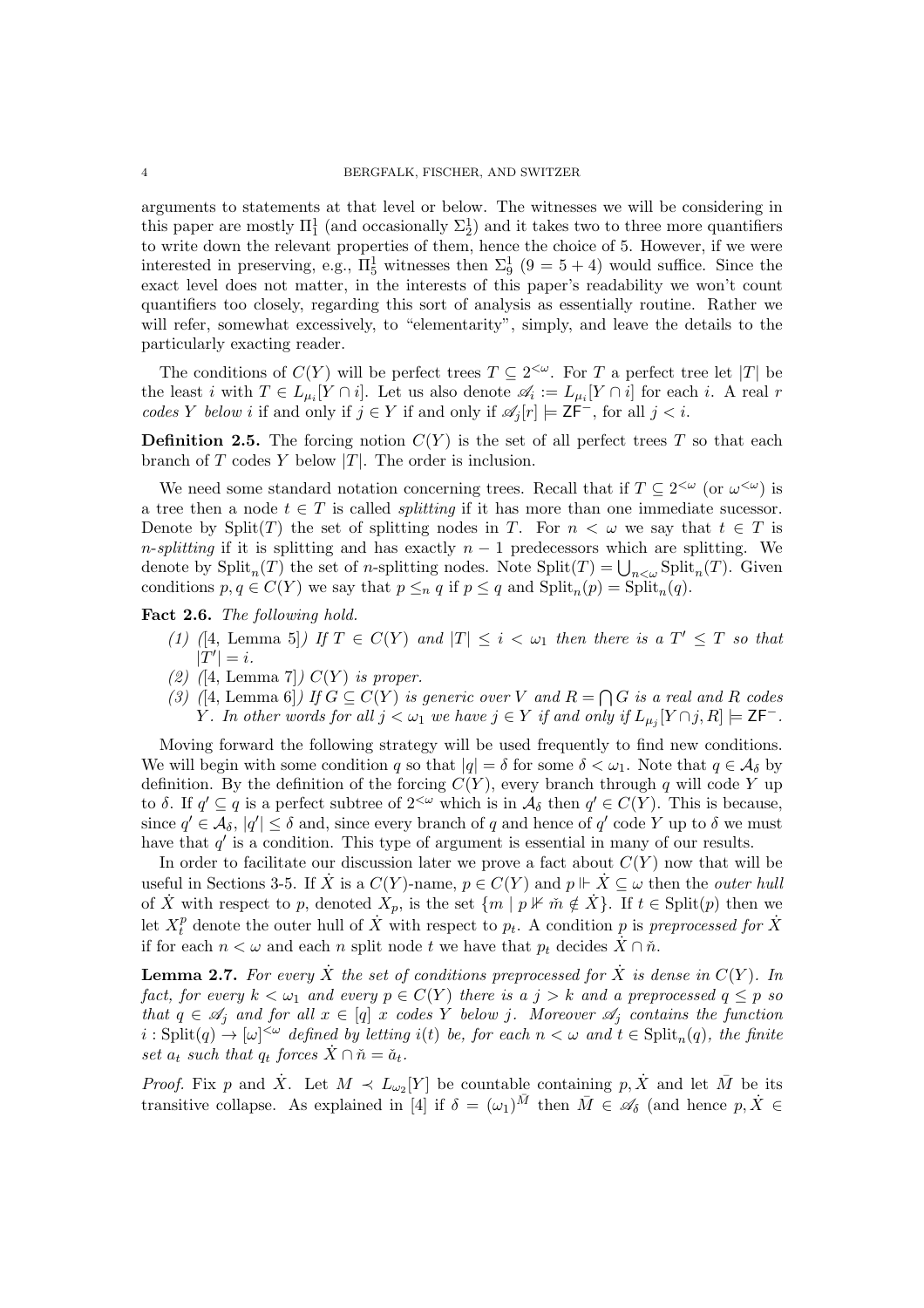$\mathcal{A}_{\delta}$ ). Since  $\mathcal{A}_{\delta}$  thinks that  $\delta$  is countable, but *M* does not, there is a countable, strictly increasing, cofinal sequence of ordinals  $\vec{\delta} := \langle \delta_n | n \langle \omega \rangle \in A_\delta$  whose supremum is  $\delta$  and  $\vec{\delta} \subseteq \vec{M}$ . Now in  $\vec{M}$  it's clear that we can find, for each  $n < \omega$  and each  $r \in C(Y)$  a condition  $r' \leq_n r$  so that  $|r'| \geq \delta_n$  and for each *n* split node *t* of  $r'$  we have that  $(r')_t$ decides  $\dot{X} \cap \check{n}$ . Applying this observation iteratively from the point of view of  $\mathcal{A}_{\delta}$  yields a a fusion sequence  $p = p_0 \geq_1 p_1 \geq_2 p_2 \geq_3 p_3$ ... so that, letting  $p_\omega = \bigcap_{n < \omega} p_n \in C(Y) \cap \mathcal{A}_\delta$ , we have  $|p_{\omega}| \leq \delta$ , each branch of  $p_{\omega}$  codes Y below  $\delta$  and for each  $n < \omega$  and each *n*-splitting node *t* of  $p_{\omega}$ ,  $(p_{\omega})_t$  decides  $\hat{X} \cap \hat{n}$ . Moreover, since  $\hat{M}$  knows which finite set each  $(p_{\omega})_t$ decides for  $X \cap \tilde{n}$ ,  $\mathscr{A}_j$  can record this data during the construction of the fusion sequence<br>and hence define i and hence define *i*.

2.4. Putting it All Together. We're now ready to define  $\mathbb{P}_{\omega_2}$ . Recall we fixed *F* and  $\vec{S}$  as in Lemma 2.4. Assume  $V = L$  and fix an  $S \subseteq \omega_1$  which is almost disjoint from every  $T \in \vec{S}$ . Our countable support iteration  $\langle \mathbb{P}_{\alpha}, \dot{\mathbb{Q}}_{\alpha} | \alpha < \omega_2 \rangle$  is defined making use of the following vocabulary and notation. We can assume that all names for reals are *nice* in the sense that if  $\hat{f}$  is an H-name for a real for some H then  $\hat{f}$  has the form  $\bigcup_{i \in \omega} \{ \langle \langle i, j_i \rangle, p \rangle \mid p \in A_i(f) \}$  where  $A_i(f)$  is a maximal antichain of elements deciding  $\dot{f}(\check{i})$ . Assume moreover that for all  $\alpha < \beta < \omega_2$  all  $\mathbb{P}_{\alpha}$ -names for reals appear before all  $\mathbb{P}_{\beta}$ -names for reals which are note  $\mathbb{P}_{\alpha}$ -names for reals in the canonical well order  $\lt_L$  of *L*. For each  $\alpha < \omega_2$  define  $\lt_{\alpha}$  on the reals of  $L[G_\alpha]$  (where  $G_\alpha$  is  $\mathbb{P}_\alpha$  generic) as follows. For each real  $x \in L[G_\alpha]$  let  $\gamma_x \leq \alpha$  least so that there is a nice  $\mathbb{P}_{\gamma}$ -name  $\sigma_x^{\gamma_x}$  for *x* and let  $x <_{\alpha} y$  if and only if  $\gamma_x < \gamma_y$  or  $\gamma_x = \gamma_y = \gamma$  and  $\sigma_x^{\gamma} <_{L} \sigma_y^{\gamma}$ . If  $G \subseteq \mathbb{P}_{\omega_2}$  is generic over *L* then  $\lt_G = \bigcup_{\alpha \lt \omega_2} \lt_{\alpha}$  will be the desired well order. If  $x, y \in L[G_\alpha]$  are reals and  $x \lt_{\alpha} y$ let  $x * y = \{2n \mid n \in x\} \cup \{2n + 1 \mid n \in y\}.$ 

The iterated forcing  $\mathbb{P}_{\omega_2}$  is defined recursively as follows. Let  $\mathbb{P}_0$  be the trivial poset. Assume  $\mathbb{P}_{\alpha}$  has been defined. Let  $\mathbb{Q}_{\alpha} = \mathbb{Q}_{\alpha}^0 * \mathbb{Q}_{\alpha}^1$  be a  $\mathbb{P}_{\alpha}$ -name for a poset so that  $\mathbb{Q}_{\alpha}^0$  is a proper forcing notion of cardinality at most  $\aleph_1$  and  $\mathbb{Q}^1_\alpha$  is defined as follows. If  $F(\alpha)$  is not of the form  $\{\sigma_x^{\alpha}, \sigma_y^{\alpha}\}\$  for some  $x <_{\alpha} y$  in  $L[G_{\alpha}]$ , let  $\mathbb{Q}^1_{\alpha}$  be a  $\mathbb{P}_{\alpha} * \mathbb{Q}^0_{\alpha}$ -name for a trivial poset. Otherwise  $F(\alpha) = \{\sigma_x^{\alpha}, \sigma_y^{\alpha}\}\$  for some reals  $x, y \in L[G_{\alpha}]$ . In this case we let  $\mathbb{Q}^1_{\alpha}$  be a  $\mathbb{P}_\alpha * \dot{\mathbb{Q}}^0_\alpha$ -name for a three step forcing notion  $\mathbb{K}^0_\alpha * \dot{\mathbb{K}}^1_\alpha * \dot{\mathbb{K}}^2_\alpha$  where

- (1)  $\mathbb{K}_{\alpha}^{0}$  is a countable support iteration of forcing notions of the form  $Q(S_i)$  where  $i = \alpha + 2n$  for  $n \in x * y$  and  $i = \alpha + 2n + 1$  for  $n \notin x * y$ .
- (2) In  $V^{\mathbb{P}_\alpha * \mathbb{Q}_\alpha^0 * \mathbb{K}_\alpha^0}$  is a localization poset  $\mathcal{L}(\varphi_\alpha)$  where  $\varphi_\alpha(\omega_1, X_\alpha)$  is a  $\Sigma_1$ sentence,  $X_{\alpha} \subseteq \omega_1$  codes  $\alpha$ , the pair  $(x, y)$ , a level of *L* of size  $\leq \aleph_1$ , and the generic for  $\mathbb{P}_{\alpha} * \mathbb{Q}_{\alpha}^0 * \mathbb{K}_{\alpha}^0$  in  $V^{\mathbb{P}_{\alpha} * \mathbb{Q}_{\alpha}^0 * \mathbb{K}_{\alpha}^0}$  and  $\varphi_{\alpha}(\omega_1, X_{\alpha})$  says that  $X_{\alpha}$  codes an ordinal  $\bar{\alpha} < \omega_1$  and a pair  $(x, y)$  so that  $S_{\bar{\alpha}+2n}$  is nonstationary for  $n \in x * y$  and  $S_{\bar{\alpha}+2n+1}$  is nonstationary for  $n \notin x * y$ .
- (3) By the properties of the localization forcing, in  $V^{\mathbb{P}_{\alpha} * \mathbb{Q}^0_{\alpha} * \mathbb{K}^1_{\alpha}}$  the generic can be coded by a single subset of  $\omega_1$ , call it  $Y_\alpha$ . Thus the ground model is of the form  $L[Y_\alpha]$ . Let  $\dot{\mathbb{K}}_\alpha^2$  name  $C(Y_\alpha)$  in this model.

With this list we complete the inductive definition of  $\mathbb{P}_{\omega_2}$ .

**Lemma 2.8** (Lemma 15 of [4]).  $\mathbb{P}_{\omega_2}$  *is S-proper,*  $\omega_2$ *-c.c. and forces*  $2^{\aleph_0} = \aleph_2$ *.* 

Fact 2.9 (Lemma 3.7 of [5]).  $C(Y)$  has the Sacks property and therefore if each  $\dot{\mathbb{Q}}_{\alpha}^0$  has *the Sacks property (Laver property,*  $\omega^{\omega}$ -bounding etc) then so does  $\mathbb{P}_{\omega_2}$ .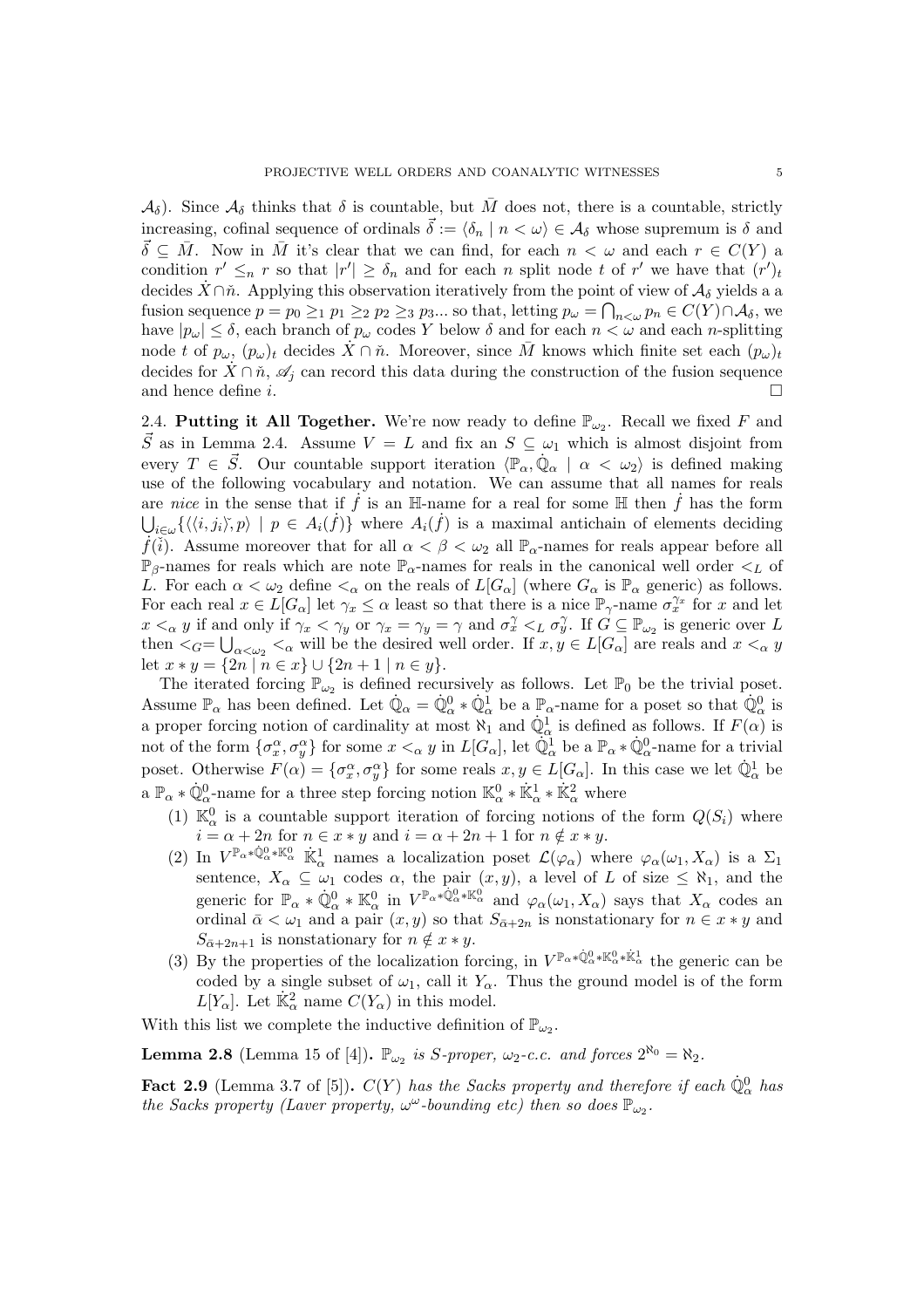The point is the following, which is the the first main result of [4].

**Theorem 2.10** (Theorem 1 of [4]). *Forcing with*  $\mathbb{P}_{\omega_2}$  *adds a*  $\Delta_3^1$  *well-order of the reals.* 

*Proof Sketch.* Let  $G \subseteq \mathbb{P}_{\omega_2}$  be generic over *L* and work in  $L[G]$ . In the proof of [4, Theorem 1] it is shown that the following holds:

For all reals  $x, y$  we have  $x <$  *G*  $y$  if and only if there is a real  $R$  such that for every suitable, countable model M containing R there is an ordinal  $\alpha < \omega_2^{\mathcal{M}}$  so that  $S^{\mathcal{M}}_{\alpha+2n}$  is nonstationary in *M* for  $n \in x * y$  and  $S_{\alpha+2n+1}^{\mathcal{M}}$  is nonstationary in  $\mathcal{M}$  for *n* not in  $x * y$ .

Counting quantifiers one can see that this definition is  $\Sigma_3^1$  however, since  $\lt_G$  is a total order on the reals, we have that  $\leq_G$  is also  $\Sigma_3^1$ .  $\frac{1}{3}$ .

Let us note that the use of  $\dot{\mathbb{Q}}_{\alpha}^{0}$  is unnecessary for forcing the  $\Delta_{3}^{1}$  well order. However, this iterand represents additional forcing notions "woven into" the iteration, allowing more flexibility in the final model, for example forcing various cardinal characteristic inequalities.

Before moving on to the next section let us make some brief remarks about the forcing notion  $\mathbb{P}_{\omega}$ . Observe that the only iterands which add reals are those of the form  $C(Y)$  and, potentially,  $\dot{\mathbb{Q}}_{\alpha}^0$ . In what follows, we will be interested in proving preservation properties for  $\mathbb{P}_{\omega_2}$ . Many times this will take the form of showing that some property holds of forcing notions of the form  $C(Y)$  from which, combined with the fact that the other iterands do not add reals (or, in the case of the  $\dot{\mathbb{Q}}_{\alpha}^{0}$ 's are assumed to have some property), we will be able to conclude the property holds of  $\mathbb{P}_{\omega_2}$ . The first such property we will consider is that of preserving P-points.

### 3. Preservation of Definable P-Points

Recall that a P-point is an ultrafilter  $\mathscr U$  with the property that given any countable set  $A \subseteq \mathcal{U}$  there is an  $X \in \mathcal{U}$  so that  $X \subseteq^* A$  for all  $A \in \mathcal{A}$ . It's known that if  $V = L$  there is a P-point  $\mathscr U$  which has a  $\Pi_1^1$  base  $\hat{\mathscr U}$  so that  $\mathsf{ZFC} \vdash ``\hat{\mathscr U} \subseteq L"$  see [16]. Fix such a  $\mathscr U$ . The main result of this section is the following.

**Lemma 3.1.** *If*  $L[Y] \models \mathscr{U}$  *is a P-point" then the poset*  $C(Y)$  *forces that*  $\mathscr{U}$  *is a P-point.* 

Given this lemma, alongside the preservation of P-points along countable support iterations of (*S*)-proper posets, [13, Theorem 21.11] we get the following.

**Theorem 3.2.** If  $G \subseteq \mathbb{P}_{\omega_2}$  is generic over *L* then in  $V[G]$  there is a  $\Pi_1^1$  ultrafilter base  $for a P-point of size  $\aleph_1$ . In particular, it's consistent that there is a  $\Pi_1^1$ -ultrafilter base for$ *a P-point, a*  $\Delta_3^1$  *well order of the reals and*  $\mathfrak{u} = \aleph_1 < \mathfrak{c} = \aleph_2$ *.* 

Towards proving Lemma 3.1 work in  $L[Y]$  where  $Y \subseteq \omega_1$  was added by some forcing in *L*. Note that if  $L_{\alpha}[Y] \prec_{\Sigma_5^1} L_{\omega_1}[Y]$  then the fact that  $\hat{\mathscr{U}}$  is an ultrafilter base for a P-point is expressible in  $L_{\alpha}[Y]$  and will be true by  $\Sigma_5^1$  (in fact  $\Pi_3^1$ ) elementarity. This is because  $\hat{\mathscr{U}}$  is a P-point base if and only if

 $\forall \{X_n \mid n < \omega\} \quad (\exists n < \omega \ \forall Y \in \hat{\mathcal{U}} \ Y \nsubseteq^* X_n) \ \lor \exists Y \ (Y \in \hat{\mathcal{U}} \ \land \forall n < \omega \ Y \subset^* X).$ 

This is the type of quantifier counting we referred to in Remark 1 above.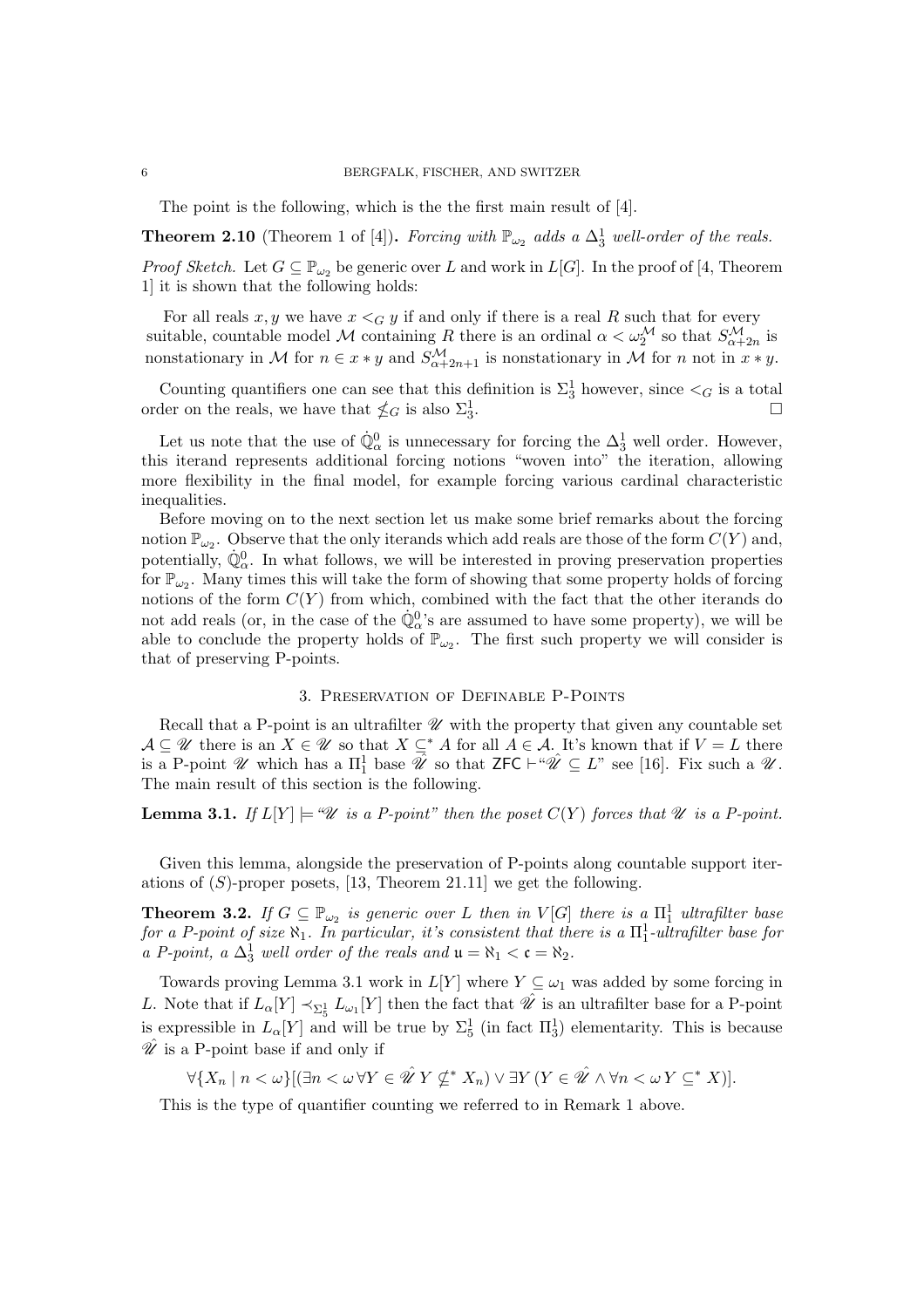We need to first investigate *interpretations of*  $\dot{X}$ , see [1, p.362] where a similar idea is introduced for Miller forcing.

**Definition 3.3.** Given a condition  $p \in C(Y)$  a *p*-*interpretation of*  $\dot{X}$  is a set  $I_p(\dot{X}) \in [\omega]^\omega$ so that for each  $n < \omega$  there is a  $q \leq p$  forcing that  $\dot{X} \cap \check{n} = \check{I}_p(\dot{X}) \cap \check{n}$ .

**Proposition 3.4.** If q is preprocessed for  $\dot{X}$  then there is a q-interpretation of  $\dot{X}$  which *is definable from q in any*  $\mathscr{A}_{\delta} \ni q$  *which has the function i described in Lemma 2.7.* 

*Proof.* Fix *q* preprocessed and let *l* be the leftmost branch of *q*. Now define  $I_q(\dot{X}) =$  $\bigcap_{n<\omega} X_{l|n}^q$ . To see this is an interpretation, fix *n* and let *s* be the *n*<sup>th</sup> splitting node of *q* in *l*. Since *q* is preprocessed,  $q_s$  decides  $\dot{X} \cap \dot{n}$ , and  $I_q(\dot{X}) \cap n$  agrees with it on this finite set hence  $q_s \Vdash \dot{X} \cap \check{n} = I_q(\dot{X})$  as needed.

For the definability part, note that if  $q \in \mathscr{A}_{\delta}$  is preprocessed and constructed as in Lemma 2.7 then  $I_q(X)$  is definable in  $\mathscr{A}_\delta$  since  $k \in I_q(X)$  if and only if for the *n*-splitting node t of q in l we have that  $k \in i(t)$ . node *t* of *q* in *l* we have that  $k \in i(t)$ .

We will refer to such a *q*-interpretation as the *leftmost interpretation* of  $\dot{X}$  and denote it  $L_q(X)$ .

**Proposition 3.5.** If  $q \leq p$  and *I* is a *q*-interpretation of  $\overline{X}$  then *I* is a *p*-interpretation of  $\overline{X}$ . Consequently, every condition admits an interpretation of  $\overline{X}$ .

*Proof.* The "consequently part" follows from the previous proposition plus the density of preprocessed conditions. To see the first part, observe that if *I* is a *q*-interpretation then for each *n* there is an  $r \leq q$  forcing  $X \cap \check{n} = I \cap \check{n}$  and hence the same is true of *p* as needed.  $\Box$  needed.  $\Box$ 

Before turning to the proof of Lemma 3.1 we need to recall one more idea: the P-point game, see [1, 4.4.4, p. 225].

**Definition 3.6.** Let  $\mathcal V$  be an ultrafilter on  $\omega$ . The P-point game for  $\mathcal V$ , denoted  $G(\mathcal V)$  is the following two player game played in  $\omega$  many rounds: at stage *n* player I chooses a set  $A_n \in \mathcal{V}$  and player II responds by playing a finite  $a_n \subseteq A_n$ . In the end Player I wins if  $\bigcup_{n<\omega}a_n\notin\mathscr{V}.$ 

**Fact 3.7** (Galvin and Shelah, see [1], Theorem 4.4.4). For any ultrafilter  $\mathcal V$ , player I has *a winning strategy for*  $G(\mathcal{V})$  *if and only if*  $\mathcal{V}$  *is not a P-point.* 

We now prove Lemma 3.1.

*Proof of Lemma 3.1.* We work in  $L[Y]$ , where  $Y \subseteq \omega_1$  is generic over L for some forcing notion and assume that  $L[Y] \models \mathscr{U}$  is a P-point". There are a few preliminaries to note. First, as noted at the beginning of this section, since  $\hat{\mathcal{U}}$  is  $\Pi_1^1$  definable in *L*, it is a definable subset of  $L_{\omega_1}[Y]$  (but not an element). However  $L_{\omega_1}[Y]$  computes it correctly in the sense that  $X \in \mathscr{U}$  if and only if  $L_{\omega_1}[Y] \models X \in \mathscr{U}$ . Also, being an ultrafilter base for a P-point is expressible in  $L_{\omega_1}[Y]$  and true by assumption. Moreover these properties are preserved downwards in the sense that for each  $i < \omega_1$  they all hold in  $L[Y \cap i]$  since we require enough projective elementarity. This is a consequence of the facts that  $\hat{\mathscr{U}}$  is provably a subset of  $[\omega]^\omega \cap L$  and hence unchanged in forcing extensions, the fact that  $L[Y \cap i]$  is a forcing extension because of the intermediate model theorem, and the fact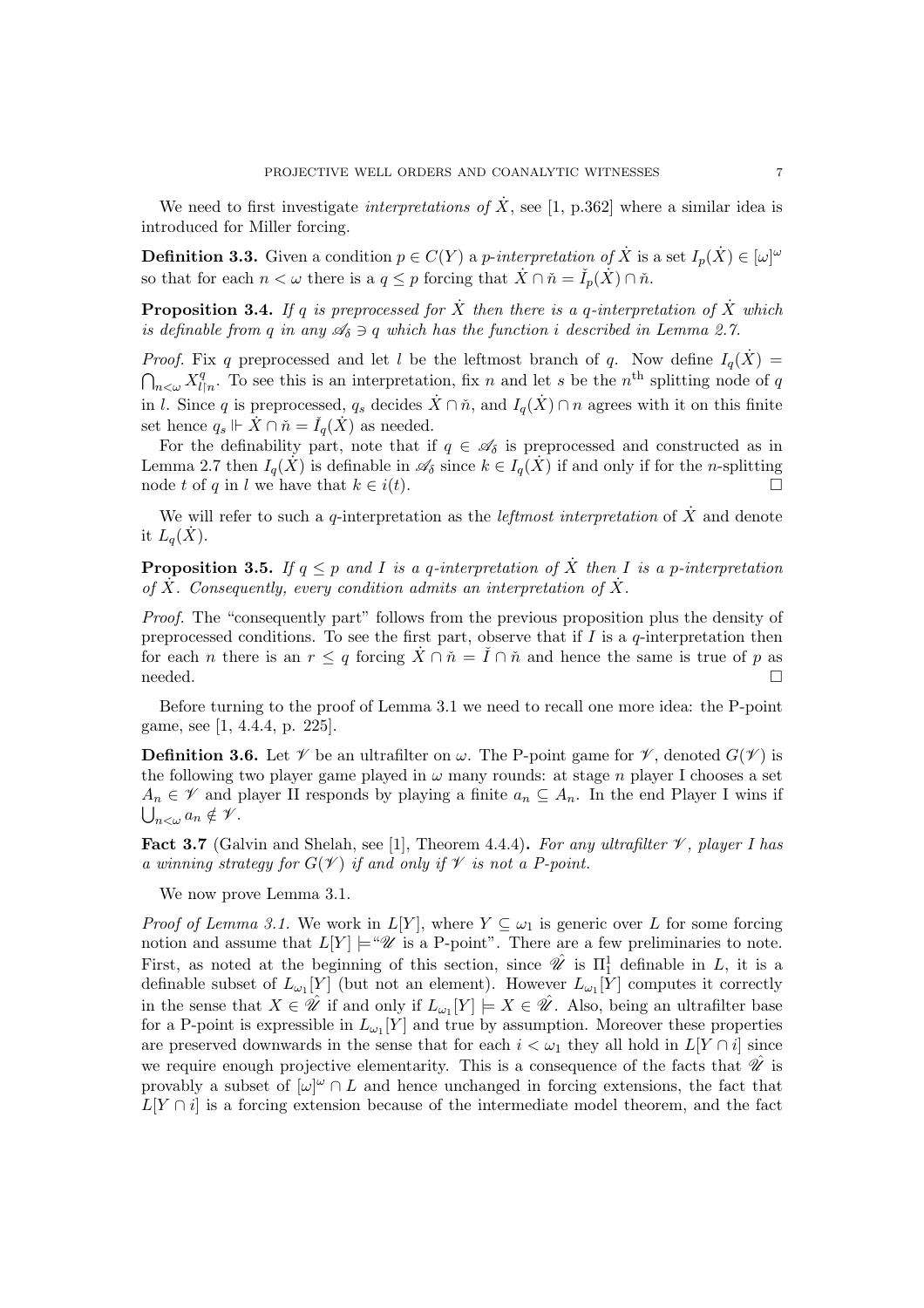that being an ultrafilter base for a P-point is downwards absolute: any counterexample in a smaller model remains a counterexample in a bigger model. The same facts are all also true of  $G(\mathscr{U})$  and in particular  $G(\mathscr{U})$  is definable in every  $\mathscr{A}_i$  and each  $\mathscr{A}_i$  knows that, since  $\mathscr U$  is a P-point, no strategy for player I is winning.

Fix  $p \in C(Y)$  and  $\dot{X}$  a  $C(Y)$ -name so that  $p \Vdash \dot{X} \in [\omega]^{\omega}$ . We need to find a  $r \leq p$  so that either  $r \Vdash \dot{X} \cap \check{A} = \emptyset$  for every  $A \in \mathscr{U}$  or else find an  $A \in \hat{\mathscr{U}}$  so that  $r \Vdash \check{A} \subseteq \dot{X}$ . First we apply Lemma 2.7 to find a  $q \leq p$  which is preprocessed and a  $\delta < \omega_1$  so that  $q \in \mathscr{A}_{\delta}$  and every branch of *q* codes *Y* below  $\delta$ . We will describe a strategy in  $G(\mathscr{U})$ , definable in  $\mathscr{A}_{\delta}$ , for player I. Before defining it we need the following.

Claim 3.8. *At least one of the following holds.*

- (1) *There is a*  $t \in q$  *so that for all*  $s \in q_t$  *we have*  $L_{q_s}(X) \in \mathcal{U}$ *.*
- (2) There is a function  $I: q \to [\omega]^\omega$  definable in  $\mathscr{A}_\delta$  so that for all  $t \in q$ ,  $I(t)$  is a  $q_t$ *-interpretation of*  $\hat{X}$  *and*  $I(t) \notin \mathcal{U}$ .

*Proof.* Assume 1 fails. Then for each  $t \in q$  there is an  $s \in q_t$  so that  $L_{q_s}(X) \notin \mathcal{U}$ . This fact is moreover definable in  $\mathscr{A}_{\delta}$  by elementarity plus the fact that the leftmost interpretation is definable. We now define (in  $\mathscr{A}_{\delta}$ )  $I(t)$  to be  $L_{q_s}(\tilde{X})$  where  $s \in q_t$  is of least in the lexicographic ordering so that  $L_q(\tilde{X}) \notin \mathscr{U}$ . Clearly this satisfies the requirements. lexicographic ordering so that  $L_{q_s}(\dot{X}) \notin \mathscr{U}$ . Clearly this satisfies the requirements.

There are now two cases corresponding to whether 1 or 2 holds above. Let  $q' = q_t$  if case 1 holds and  $q' = q$  if case 2 holds. Note that either way  $q' \in \mathscr{A}_{\delta}$ , is preprocessed and has the properties we listed of *q*. Assume first that case 1 holds. The strategy is defined as follows. Player I builds the sequence  $\{A_n\}_{n<\omega}\subseteq\mathscr{U}$  as needed for the game, and on the side they also build a sequence of conditions  ${q_n | n < \omega}$  and a sequence of strictly increasing natural numbers  $\{m_n\}_{n<\omega}$  so that  $q_{n+1} \leq_n q_n$  for all  $n < \omega$ . This is done recursively as follows: at stage 0 we let  $q_0 = q'$  and, for both 0-splitting nodes  $t_0$ and  $t_1$  we have that both the  $q'_{t_0}$ -leftmost interpretation, call it  $I_0$  and the  $q'_{t_1}$  leftmost interpretation call it  $I_1$  are in  $\mathscr{U}$ . Let  $A_0 = I_0 \cap I_1$ . Now, player II plays a finite set  $a_0 \subseteq A_0$ . Let  $m_0 = \max(a_0) + 1$ . Let  $l_0$  be the  $m_0^{\text{th}}$ -splitting node in  $l_{q'_{t_0}}$  and  $l_1$  be the same for  $l_{q'_{t_1}}$ . By the way the left most interpretation was defined, we have that for both  $i = 0$  and  $i = 1$   $q'_{l_i} \Vdash \check{a}_0 \subseteq \dot{X}$ . Let  $q_1 = q'_{l_0} \cup q'_{l_1}$ . It follows that  $q_1 \Vdash \check{a}_0 \subseteq \dot{X}$ . Also, note that by the assumption that we're in case 1 of the claim, *q*<sup>1</sup> has the property that for every  $t \in q_1$ , the  $(q_1)_t$  leftmost interpretation is in  $\mathscr{U}$ .

Now suppose we have defined  $m_n$ ,  $q_n$  and  $A_n$ . Assume moreover that  $\{m_i\}_{i \leq n+1}$  is a strictly increasing sequence so that  $m_j > j$  for all  $j < n + 1$  and  $q_{j+1} \leq_j q_j$  for all  $j < n$ . Let  $A_{n+1} = \bigcup_{t \in \text{Split}_{n+1}(q_n)} L_{(q_n)_t}(X)$ . Note that since this is the intersection of finitely many sets from  $\mathcal{U}$ , it too is in  $\mathcal{U}$ . Now player II plays some  $a_{n+1} \subseteq A_n$ . Let  $m_{n+1} = \max\{\max(a_{n+1}), m_n\} + 1$ . Note that  $m_{n+1} > m_n \geq n+1$ . Now for each  $n+1$ splitting node *t* of  $q_n$  let  $s_t$  be the  $m_{n+1}^{\text{th}}$  splitting node of  $(q_n)_t$  in its leftmost branch. Finally let  $q_{n+1} = \bigcup_{t \in \text{Split}_{n+1}(q_n)} (q_n)_{s_t}$ . Observe that again  $q_{n+1} \Vdash \check{a}_{n+1} \subseteq X \cap \check{m}_{n+1}$ .

This completes the description of the strategy. This strategy is definable in  $\mathscr{A}_{\delta}$  since all we needed to know was about the trees we define, their leftmost branches and the function *i* described in Lemma 2.7. Since  $\hat{\mathcal{U}}$  generates a P-point, there is a play where player I follows this strategy and still loses. Moreover, by elementarity such a play is in  $\mathscr{A}_{\delta}$ . Let  $B = \bigcup_{n < \omega} a_n$  be the union of the elements player II plays in this play. Then  $B \in \mathscr{A}_{\delta} \cap \mathscr{U}$ .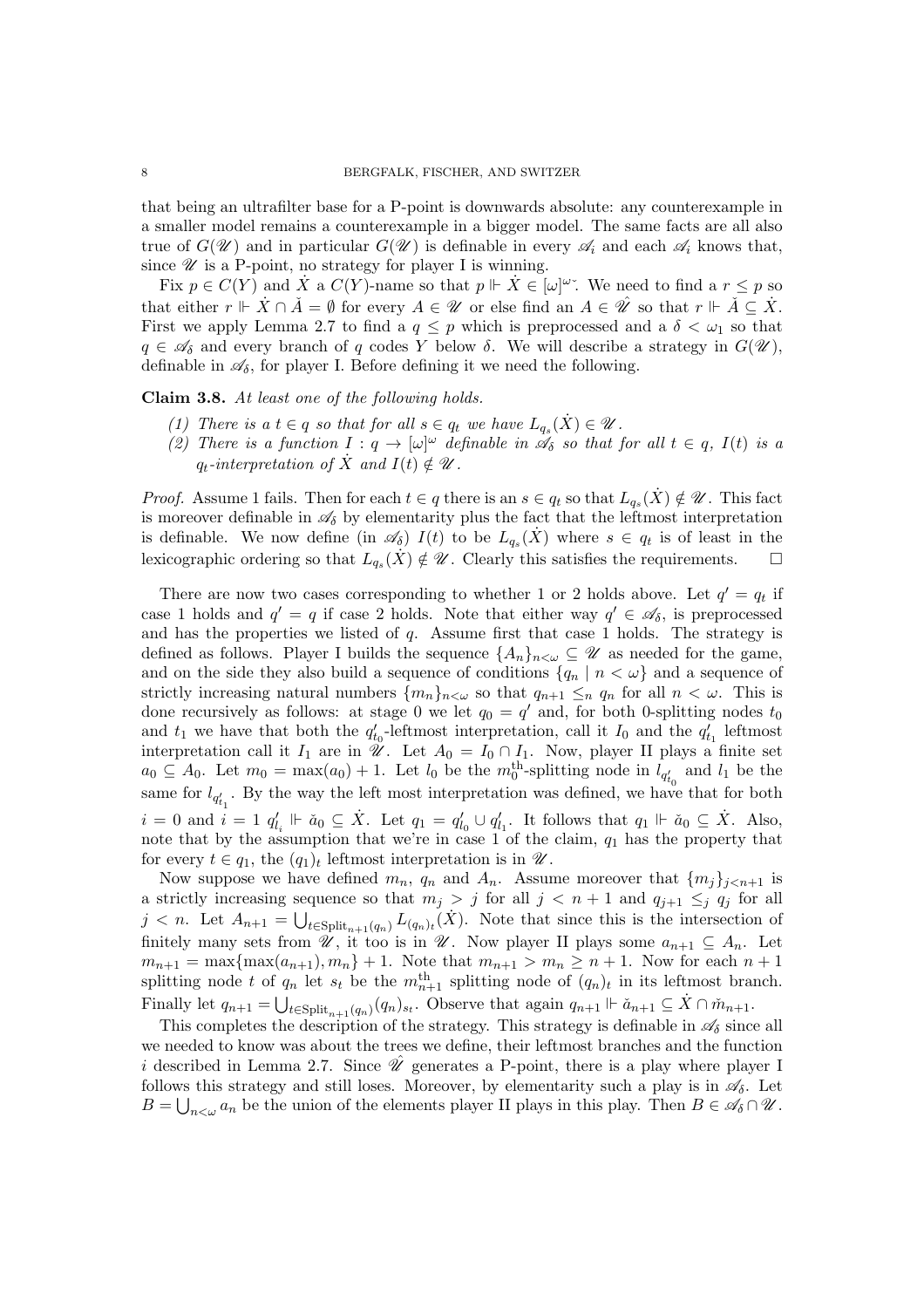Let  $q_{\omega} = \bigcap_{n < \omega} q_n$  where the  $q_n$ 's are the fusion sequence player I built during this play. It follows that  $q_\omega \in \mathscr{A}_\delta$  and hence  $q_\omega \in C(Y)$  and  $q_\omega \Vdash \check{B} \subseteq \dot{X}$  so we're done.

We now turn to case 2. Fix a function  $I$  as described in case 2. The proof is now the same as in case 1, except we use  $I(t)$  in lieu of  $L_{q_t}(\dot{X})$  and we take the intersection of the complements of each  $I(t)$ . The result will be that  $q_{\omega} \Vdash \check{B} \cap \check{X} = \emptyset$ .

It was observed in [16] that there is a  $\Delta_2^1$  base for a Ramsey ultrafilter  $\mathscr R$  which provably consists of only constructible reals and moreover, but that this is of optimal complexity for a Ramsey ultrafilter, i.e. there is no coanalytic base for a Ramsey ultrafilter [16, Theorem 1.4. Since  $\mathbb{P}_{\omega_2}$  is  $\omega^{\omega}$ -bounding, it follows from [13, Lemma 21.12], combined with the arguments presented in this section that (assuming enough elementarity of the  $\mu_i$  sequence) this Ramsey ultrafilter base is preserved. It follows that we have shown the following.

**Corollary 3.9.** It is consistent with the existence of a  $\Delta_3^1$  well-order of the reals that  $2^{\aleph_0} = \aleph_2$  and there are a  $\Pi_1^1$  *ultrafilter base for a P-point and a (properly)*  $\Delta_2^1$  *ultrafilter base for a Ramsey ultrafilter both of which are of size*  $\aleph_1$  *(and of optimal complexity).* 

#### 4. Preservation of Definable Tight MAD Families

We now turn our attention to MAD families and the cardinal characteristic a. Recall that an almost disjoint family  $A \subseteq [\omega]^\omega$  is *tight* if for each  $\{X_n \mid n < \omega\} \subseteq \mathcal{I}(\mathcal{A})^+$  there is a  $B \in \mathcal{I}(\mathcal{A})$  so that for all  $n | B \cap X_n| = \aleph_0$ . Note that tightness implies maximality. We will show that there is a  $\Pi^1_1$  tight MAD family in the model with the  $\Delta^1_3$  well-order of [4]. To begin we need a tight MAD family in  $L$  similar to the ultrafilter  $\mathscr U$  we preserved in the previous section. Towards this we need a coding lemma akin to Miller's coding lemma for the existence of a  $\Pi_1^1$  MAD family, [15, Lemma 8.24]. A version of this lemma was first discussed in [11] where it was proved for eventually different sets of functions.

Lemma 4.1 (Coding Lemma). *Suppose that X is a countable almost disjoint family containing a computable, infinite partition of*  $\omega$  *into infinite sets, say*  $\{A_n \mid n \lt \omega\}$  and *B* is a countable family of infinite sets in  $\mathcal{I}(\mathcal{A})^+$ . Let  $Z \in [\omega]^\omega$  be arbitrary. Then there *is an*  $X$  *which is almost disjoint from every element of*  $X$ *, has infinite intersection with every element of B and computes Z. Moreover X can be found computably in the data.*

*Proof.* Fix  $\mathcal{X}, \{A_n \mid n < \omega\}, \mathcal{B}$  and  $Z$  as in the statement of the lemma. We define X recursively so that for each *n*,  $X \cap A_n$  is even if and only if  $n \in Z$ . Enumerate  $\beta$  as  ${B_n \mid n < \omega}$  so that each element appears infinitely often and let  $X \setminus {A_n \mid n < \omega}$  $\{X_n \mid n < \omega\}$ 

Step 0: Let  $X_0$  be the minimal element of  $A_0$  if  $0 \notin Z$  and the minimal two elements of  $A_0$  if  $0 \in Z$ .

Step n+1: Suppose  $X_n$  has been constructed, is finite, intersects each  $B_0, ..., B_{n-1}$  and for all  $i < n+1$ ,  $X_n \cap A_n$  is even if and only if  $n \in \mathbb{Z}$ . Now, there are two further cases.

Case 1:  $n+1 \in Z$  and  $X_n \cap A_{n+1}$  is even or  $n+1 \notin Z$  and  $X_n \cap A_{n+1}$  is odd. In this case let *l* be the minimum element of  $B_n \setminus (\bigcup_{l \leq n+1} X_l \cup \bigcup_{l \leq n+2} A_l)$ .

Case 2:  $n + 1 \in Z$  and  $X_n \cap A_{n+1}$  is odd or  $n+1 \notin Z$  and  $X_n \cap A_{n+1}$  is even. Let *k* be the minimum of  $A_{n+1} \setminus X_n$ . Then, let *l* be as before, i.e., *l* is the minimum element of  $B_n \setminus (\bigcup_{l < n+1} X_l \cup \bigcup_{l < n+2} A_l).$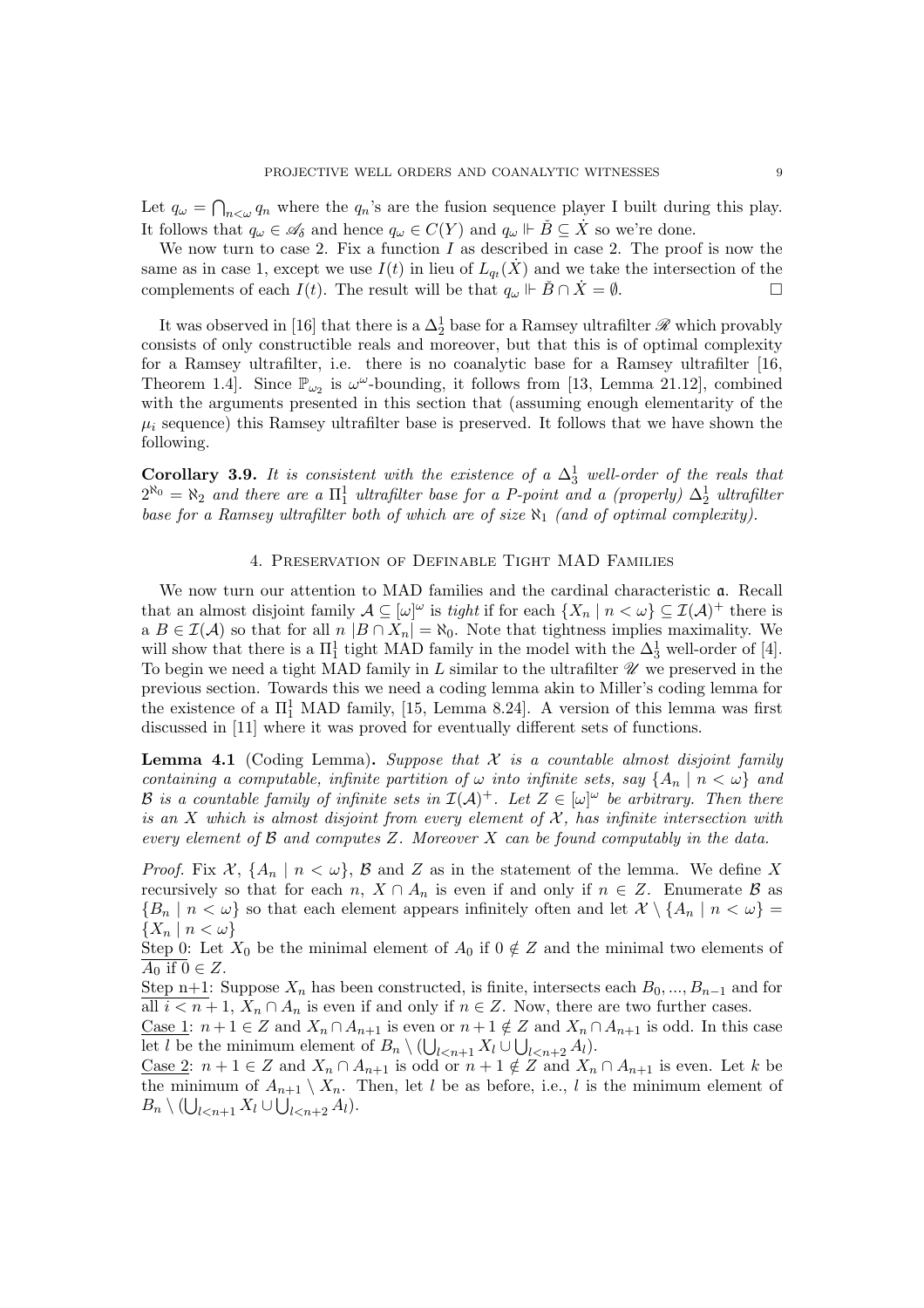In both cases let  $X_{n+1}$  be  $X_n \cup \{l\}$  or  $X_{n+1}$  be  $X_n \cup \{k, l\}$  depending on the case. Finally letting  $X = \bigcup_{n \leq \omega} X_n$  we finish the lemma. The verification that X is as needed is immediate.  $\Box$ 

From this we get the following.

**Lemma 4.2.** If  $V = L$  then there is a  $\Pi_1^1$  tight MAD family A with the property that  $ZFC \vdash \ \mathscr{A} \subseteq L$ ".

*Proof.* Assume  $V = L$  and let  $\leq_L$  be the definable global well-order of L restricted to the reals. Note that this relation is  $\Delta_2^1$ . We will define a tight MAD family  $\mathcal{A} = \{A_\alpha \mid \alpha < \omega_1\}$ by induction. First fix a countable, computable partition of  $\omega$  into infinite sets  ${A_n \mid n \lt \omega}$  $\omega$ . Now suppose that  $\{A_{\xi} \mid \xi < \alpha\}$  has been defined for an infinite  $\alpha$ . Let *B* be the  $\lt_L$ -least countable set of elements of  $\mathcal{I}(\lbrace A_{\xi} | \xi \leq \alpha \rbrace)^{+}$ . Let  $A_{\alpha}$  be the *X* computed in the coding lemma for the  $A_{\xi}$ 's and  $\beta$  and let  $Z$  a real coding  $L_{\alpha}$ . This completes the recursive definition. Clearly this can be defined by a formula in the language of set theory. Let  $\varphi(x)$  be this formula. Let  $\mathcal{A} = \{A_\alpha \mid \alpha < \omega_1\}$ . It's clear that  $\mathcal{A}$  is tight. It remains to see that it is  $\Pi_1^1$ .

To see this, let us say that a set  $X \in [\omega]^{\omega}$  codes a structure  $L_{\alpha}$  if the set *Z*, where  $n \in Z$ if and only if  $X \cap A_n$ , codes a countable structure  $(\omega, E)$  isomorphic to  $(L_\alpha, \in)$ . Observe that to say *X* codes a structure  $L_{\alpha}$  is  $\Pi_1^1$  in the codes. Now  $X \in \mathcal{A}$  if and only if *X* codes a structure  $L_{\alpha}$  and  $L_{\alpha+\omega} \models \varphi(X)$ . This is because, from  $L_{\alpha}$  and  $\varphi(x)$  we can retrieve X (in this case) so we must have that  $X \in L_{\alpha+\omega}$  and everything else is sufficiently absolute.<br>The point is this is  $\Pi^1$  since satisfaction is arithmetic for a fixed formula The point is this is  $\Pi_1^1$  since satisfaction is arithmetic for a fixed formula.  $\Box$ 

From now on fix such a tight MAD family *A*. We will show that if  $G \subseteq \mathbb{P}_{\omega_2}$  is generic over *L* then *A* is still tight (and hence MAD) in  $V[G]$ .

**Lemma 4.3.** If  $G \subseteq \mathbb{P}_{\omega_2}$  is generic over *L* then in  $L[G]$  we have that *A* is still tight.

The main thrust of this proof involves the notion of a  $(M, \mathbb{P}, \mathcal{A}, B)$ -generic condition. Given

- a forcing notion  $\mathbb{P}$ ,
- *•* a tight MAD family *A*,
- a condition  $p \in \mathbb{P}$ ,
- a countable model  $M \prec H_{\theta}$  so that  $\mathbb{P}, p, \mathcal{A} \in M$ , and
- a  $B \in \mathcal{I}(\mathcal{A})$  for which  $|B \cap X| = \aleph_0$  for all  $X \in \mathcal{I}(\mathcal{A})^+ \cap M$ ,

a condition  $q \leq p$  is said to be an  $(M, \mathbb{P}, \mathcal{A}, B)$ -generic condition if q is  $(M, \mathbb{P})$ -generic and  $q \Vdash \forall \dot{Z} \in (\mathcal{I}(\mathcal{A})^+ \cap M[\dot{G}])$  ( $|\dot{Z} \cap B| = \aleph_0$ ). The proof of Lemma 4.3 is by induction on  $\gamma$ applied to the forcing notions  $\mathbb{P}_{\gamma}$ . The limit case actually follows from the preservation theorem for strongly preserving tightness of a tight MAD family in [12, Proposition 31]. Indeed what is shown there is more local than what is stated. The proof actually shows the following.

**Lemma 4.4** (Essentially Proposition 31 of [12]). Let  $\langle \mathbb{Q}_{\gamma}, \mathbb{R}_{\gamma} | \gamma \leq \alpha \rangle$  be a countable *support iteration of* (*S*)*-proper forcing notions for some limit ordinal*  $\gamma$  and  $p \in \mathbb{Q}_{\gamma}$ . For *every*  $\theta$  *sufficiently large,*  $M \prec H_{\theta}$  *countable with*  $p, \mathbb{Q}_{\gamma}, \gamma \in M$  *and*  $B \in \mathcal{I}(\mathcal{A})$  *so that*  $B$ *has infinite intersection with every*  $X \in M \cap I(\mathcal{A})^+ \cap M$  *if for all*  $\alpha < \gamma$  *with*  $\alpha \in M$  *there is a*  $(M, \mathbb{Q}_\alpha, \mathcal{A}, B)$ *-master condition extending*  $p \restriction \alpha$  then there is a  $(M, \mathbb{Q}_\gamma, \mathcal{A}, B)$ *-master condition extending p.*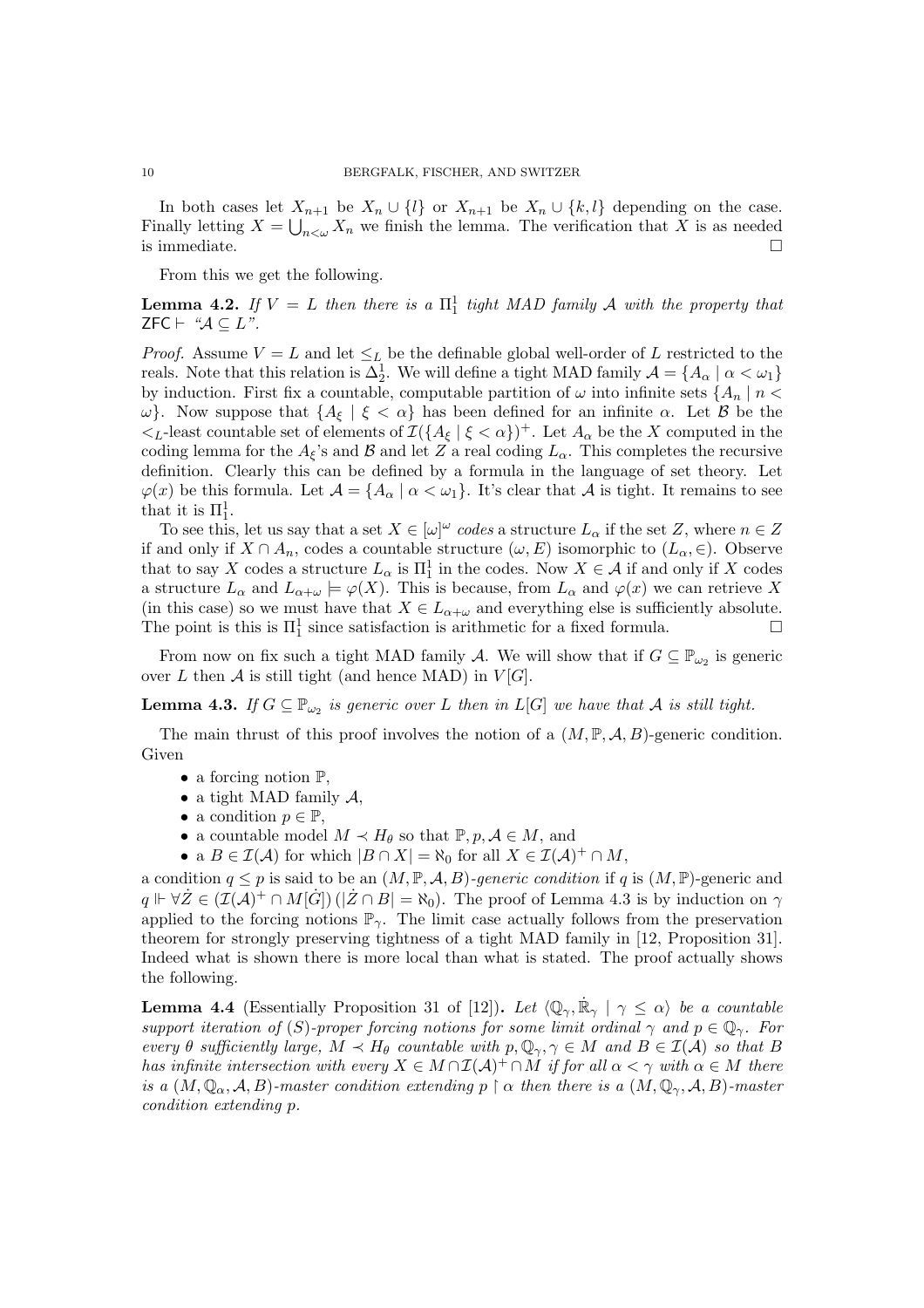We also note that the successor case preserves this property as well.

**Lemma 4.5** (Lemma 30 of [12]). Assume  $p_0, Q_0, A \in M \prec H_\theta, B \in \mathcal{I}(A)$  has infinite *intersection with every*  $X \in \mathcal{I}(\mathcal{A})^+ \cap M$  *and*  $q_0 \leq p_0$  *is an*  $(M, \mathbb{Q}_0, \mathcal{A}, B)$  *generic condition. Assume moreover that*  $\mathbb{Q}_1 \in M$  *is a*  $\mathbb{P}$  *name for a forcing notion,*  $p_1 \in M$  *is a*  $\mathbb{Q}_0$  *name for a condition in*  $\dot{\mathbb{Q}}_1$  *and*  $p_0$  *forces that*  $\dot{q}_1$  *is a*  $(M[\dot{G}], \dot{\mathbb{Q}}_1, \mathcal{A}, B)$ *-generic condition. Then*  $(q_0, \dot{q}_1)$  *is a*  $(M, \mathbb{Q}_1 * \mathbb{Q}_1, \mathcal{A}, B)$ -generic condition.

Given these two results we can now prove Lemma 4.3.

*Proof.* Assume first that  $V = L$  and fix a tight MAD family *A* which is  $\Pi_1^1$  and provably (in ZFC) consists only of constructible reals. Given a countable transitive model of a sufficient fragment of set theory,  $\overline{M}$ , let  $A(\overline{M})$  be the  $\leq_L$ -least  $B \in \mathcal{I}(\mathcal{A})$  so that for all  $C \in \overline{M} \cap \mathcal{I}(\mathcal{A})^+$  we have that  $C \cap B$  is infinite. Note that this function is  $\Delta_3^1$  definable since  $(M, B) \in A$  if and only if M models a sufficient fragment of **ZFC** (arithmetic),  $B \in \mathcal{I}(A)$  $(\Sigma_2^1)$  has infinite intersection with every  $C \in \mathcal{A} \cap \overline{M}$  ( $\Pi_1^1$ ) and for all  $B'$  if  $B' \in \mathcal{I}(\mathcal{A})$ has infinite intersection with every  $C \in \mathcal{A} \cap \bar{M}$  then  $B \leq_L B' (\Pi_2^1)$ . Since the image of any real under the Mostowski collapse is itself we will frequently refer to the image of an arbitrary countable model *M* under *A* by which we mean the image of *M*'s transitive collapse. We prove by induction on  $\gamma < \omega_2$  that if  $M \prec L_{\omega_2}$  is countable,  $M \cap \omega_1 \in S$ ,  $p \in \mathbb{P}_{\gamma}, \gamma, p, P_{\gamma} \in M$  then there is a  $(M, \mathbb{P}_{\gamma}, \mathcal{A}, A(M))$ -generic condition  $q \leq p$ . Observe that this implies that for each  $\gamma$  we have  $\Vdash_{\gamma}$  "  $\check{\mathcal{A}}$  is tight" and hence in  $V^{\mathbb{P}_{\omega_2}}$   $\mathcal{A}$  is tight. The result follows.

In light of Lemmas 4.4 and 4.5 it suffices to restrict our attention to iterands of the form *C*(*Y*). For the rest of the proof assume  $V = L[Y]$  for  $Y \subseteq \omega_1$  added by forcing over *L*. Fix  $M, (p, \dot{q}_0) \in P_\gamma * C(Y)$ , etc. as in the inductive statement with  $M \cap \omega_1 = \delta \in S$ . Let  $\bar{M}$  be the transitive collapse of *M*. Note that  $\overline{M} = L_{\alpha}$  for some  $\alpha$ . We use the convention that if  $x \in M$  then we let  $\bar{x}$  be its image under the Mostowski collapse in  $\bar{M}$ . Let  $B = A(\bar{M})$ . By assumption, there is an  $r \leq p$  which is a  $(M, \mathbb{P}_{\gamma}, \mathcal{A}, B)$ -generic condition. Let  $r \in G$  be  $\mathbb{P}_{\gamma}$ generic over *L*. Because of how the forcing is defined, alongside the inductive assumption and the fact that  $\mathbb{P}_{\gamma}$  is *S*-proper, we have that  $L[G] = L[Y]$  for some  $Y \subseteq \omega_1$  and in  $L[Y]$  $\overline{M}[Y \cap \delta] \prec L_{\omega_2}[Y], B$  has infinite intersection with each  $X \in \mathcal{I}(\mathcal{A})^+ \cap \overline{M}[Y \cap \delta]$  and  $\omega_1^{\tilde{M}[Y \cap \delta]} = \delta \in S$  (which of course is still stationary). This set up is the application of the inductive assumption. From now on we work in  $L[Y]$ .

Let  $M \cap \omega_1 = \delta \in S$ . It follows that  $\overline{M}, \overline{M}[Y \cap \delta] \in \mathscr{A}_{\delta}$ . Moreover, by  $\Delta_3^1$ -correctness of  $\mathscr{A}_{\delta}$ , we get that  $B \in \mathscr{A}_{\delta}$ . Working in  $\mathscr{A}_{\delta}$  fix a countable, cofinal sequence  $\{\delta_n \mid n < \omega\} \in \mathscr{A}_{\delta}$ so that for all  $n < \omega$  we have  $\delta_n \in M[Y \cap \delta]$ . The fact that this sequence is an *element* (and not just a subset) of  $\mathscr{A}_{\delta}$  (though not  $\overline{M}[Y \cap \delta]$ ) is crucial. Let  $q \in M[Y]$  be the evaluation of  $\dot{q}$  in  $M[Y]$  and let  $\bar{q}$  be its image in  $\bar{M}[Y \cap \delta]$ . The goal is to find a  $q_{\infty} \leq q$ which is an  $(M[Y], C(Y), \mathcal{A}, B)$ -generic condition *in*  $\mathscr{A}_{\delta}$ (!!).

Now, let  $\{D_k \mid k < \omega\}$  be an enumeration in  $\mathscr{A}_{\delta}$  of the dense subsets of  $C(Y)$  in  $M[Y \cap \delta]$ and let  $\{\dot{Z}_n \mid n < \omega\}$  be an enumeration in  $\mathscr{A}_{\delta}$  of all  $C(\overline{Y})$ -names for subsets of  $\omega$  in  $\overline{M}$ which are forced to be in  $\mathcal{I}(\mathcal{A})^+$  so that each name appears infinitely often. We will inductively define in  $\mathscr{A}_{\delta}$  a sequence  $\{\bar{q}_n \mid n < \omega\}$  so that the following conditions hold:

- $(1) \ \bar{q} = \bar{q}_0$
- (2) For all  $n < \omega$  we have  $\bar{q}_{n+1} \leq_n \bar{q}_n$
- (3) For all  $n < \omega \bar{q}_{n+1} \Vdash \bar{D}_n \cap \bar{M} \cap \dot{G} \neq \emptyset$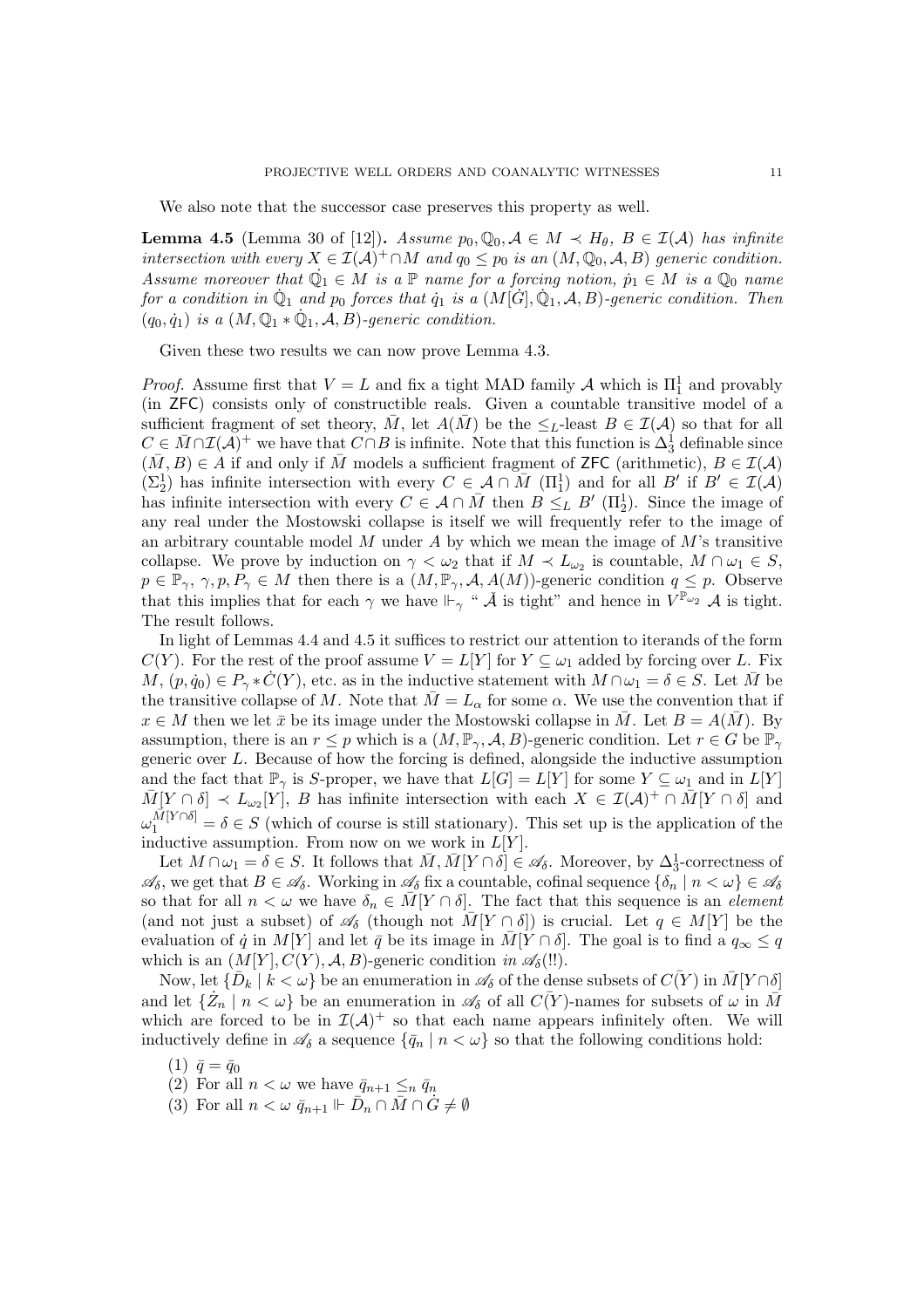- (4) For all  $n < \omega$  we have  $|\bar{q}_{n+1}| \geq \delta_n$ .
- (5) For all  $n < \omega \bar{q}_{n+1} \Vdash \exists m > n \ m \in \dot{Z}_n \cap \check{B}$

Assuming we can do this, let  $q_{\infty}$  be the fusion of the sequence. Note that since the sequence is in  $\mathscr{A}_{\delta}$ , so is *q* itself. In this case we have that  $|q| \leq \delta$  by condition 4 and every branch of *q* codes *Y* up to  $\delta$  and is therefore a condition. Given this, the fact that it witnesses the lemma is obvious.

Thus it remains to show that the sequence can be constructed in  $\mathscr{A}_{\delta}$ . This is done by induction. The case  $n = 0$  is clear. Assume we have constructed  $\{\bar{q}_l \mid l \leq n\}$  for some  $n < \omega$  and that the sequence is in  $\mathscr{A}_{\delta}$  and  $\mathscr{A}_{\delta}$  inductively thinks that all of the items 1 - 5 hold. We will show there is a  $\bar{q}_{n+1}$  as needed in  $\mathscr{A}_{\delta}$ . This will suffice since then we can choose the least such one relative to the global well ordering and this will give us a definition in  $\mathscr{A}_{\delta}$  so that the whole sequence will be defined.

First, let  $\bar{q}'_n \leq_{\bar{n}} \bar{q}_n$  be a condition satisfying 2 - 4. That this is possible follows from the proof that  $C(Y)$  is proper; see [4, Lemma 7]. Now let  $\{t_i \mid i < 2^n\}$  enumerate the splitting nodes of  $\bar{q}'_n$ . Second, for each  $i < 2^n$  let  $Z_{i,n}$  be  $\{m < \omega \mid (\bar{p}'_n)_{t_i} \nVdash \tilde{m} \notin \tilde{Z}_n\}$ . It's known that each  $Z_{i,n} \in \mathcal{I}(\mathcal{A})^+$ . As a result  $|B \cap Z_{i,n}| = \aleph_0$  and therefore we can find for each *i* an extension  $\bar{q}'_{n,i} \leq (\bar{q}'_n)_{t_i}$  and an  $m > n$  so that  $\bar{q}'_{n,i} \Vdash \tilde{m} \in \tilde{B} \cap \tilde{Z}_n$ . Finally let  $\bar{q}_{n+1} = \bigcup_{i \leq 2^n} \bar{q}'_{n,i}$ . This clearly works and so completes the construction and hence the lemma.

 $\Box$ 

As a result of these lemmas we get the following.

**Theorem 4.6.** *If*  $G \subseteq \mathbb{P}_{\omega_2}$  *is generic over L then in*  $V[G]$  *there is a*  $\Pi_1^1$  *tight MAD family of size*  $\aleph_1$ *. In particular, it's consistent that there is a*  $\Pi_1^1$ -tight MAD family, a  $\Delta_3^1$  well *order of the reals and*  $\mathfrak{a} = \aleph_1 < \mathfrak{c} = \aleph_2$ *.* 

#### 5. Preservation of Definable Selective Independent Families

In this section we study the preservation of selective independent families. Recall that a family  $\mathcal{I} \subseteq [\omega]^{\omega}$  is *independent* if for all finite, disjoint  $\mathcal{A}, \mathcal{B} \in [\mathcal{I}]^{<\omega}$  the set  $\bigcap \mathcal{A} \setminus \bigcup \mathcal{B}$  is infinite. Such a family is a *maximal independent family* if it is maximal with this property with respect to inclusion. The cardinal characteristic i is the least size of a maximal independent family. The following notation will facilitate our work below.

*Notation* 1. For  $\mathcal{I} \subseteq [\omega]^\omega$ ,

- (1) let  $\text{FF}(\mathcal{I})$  denote the set of finite partial functions *h* from  $\mathcal{I}$  to  $\{0, 1\}$ , and
- (2) for  $h \in \mathrm{FF}(\mathcal{I})$  write  $\mathcal{I}^h$  for

$$
\bigcap \{ A \mid A \in \text{dom}(h) \text{ and } h(A) = 1 \} \cap \bigcap \{ \omega \setminus A \mid A \in \text{dom}(h) \text{ and } h(A) = 0 \}.
$$

In this terminology, a family  $\mathcal{I} \subseteq [\omega]^\omega$  is independent if  $\mathcal{I}^h$  is infinite for all  $h \in \mathcal{I}$  $\text{FF}(\mathcal{I})$  and an independent family  $\mathcal{I}$  is maximal if  $\forall X \in [\omega]^\omega \exists h \in \text{FF}(\mathcal{I})$  such that  $\mathcal{I}^h \cap$ *X* or  $\mathcal{I}^h\ X$  is finite. Such an *I* is *densely maximal* if  $\forall X \in [\omega]^\omega$  and  $h' \in \mathrm{FF}(\mathcal{I}) \exists h \supseteq$  $h'$  in FF(*I*) such that  $\mathcal{I}^h \cap X$  or  $\mathcal{I}^h \setminus X$  is finite.

The *density ideal of*  $I$ , denoted id $(I)$ , is

 ${X \subseteq \omega \mid \forall h' \in \text{FF}(\mathcal{I}) \exists h \supseteq h' \text{ in } \text{FF}(\mathcal{I}) \text{ such that } \mathcal{I}^h \cap X \text{ is finite}}.$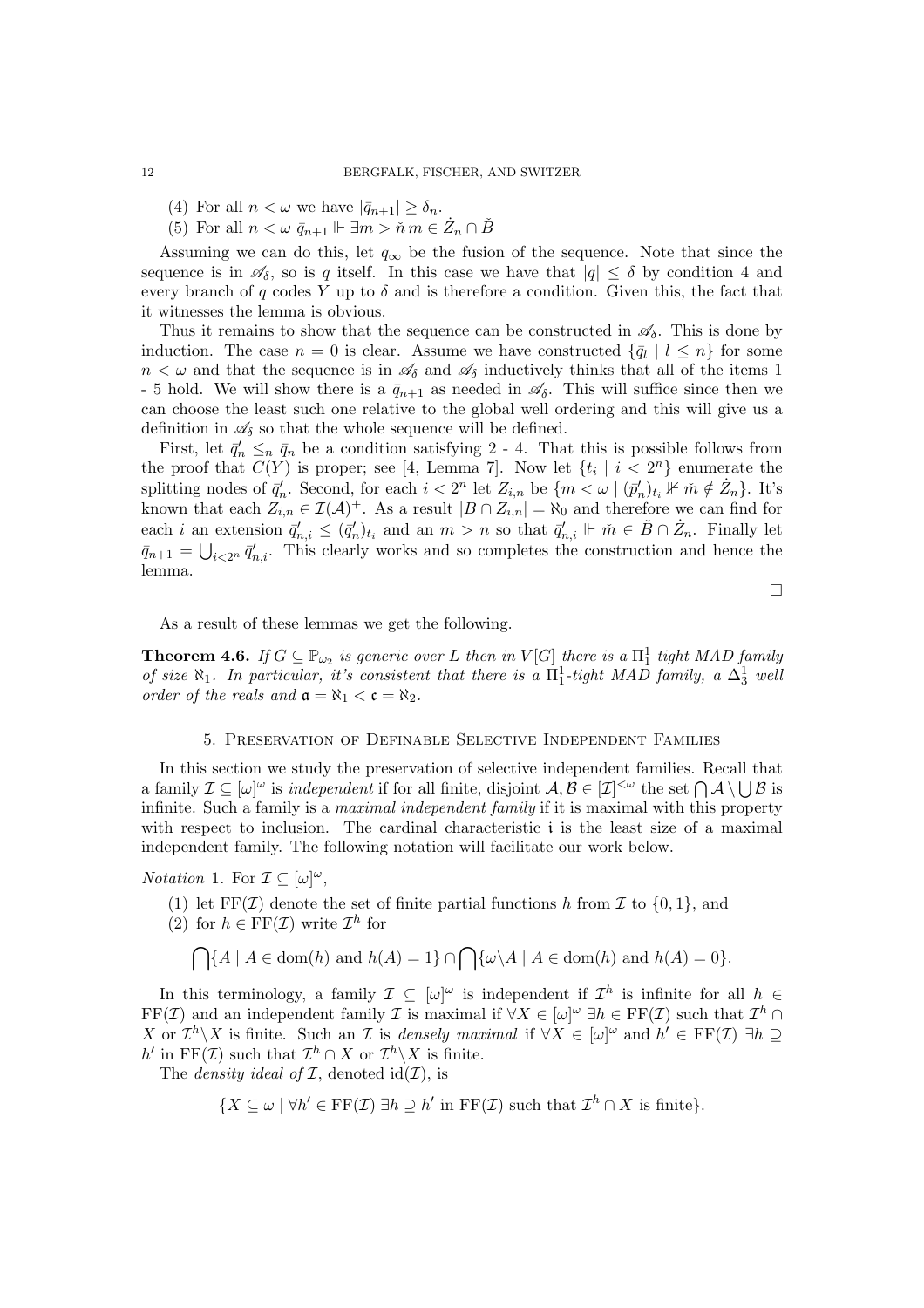Dual to the density ideal of  $I$  is the *density filter of*  $I$ , denoted fil( $I$ ) and defined as

 ${X \subseteq \omega \mid \forall h' \in \text{FF}(\mathcal{I}) \exists h \supseteq h' \text{ in } \text{FF}(\mathcal{I}) \text{ such that } \mathcal{I}^h \setminus X \text{ is finite}}.$ 

Observe that for an infinite independent family  $\mathcal{I}$ , none of the above definitions' meanings change if we replace the word "finite" with "empty". The key definition for this section is the following.

Definition 5.1. An independent family *I* is called *selective* if it is densely maximal and fil $(\mathcal{I})$  is Ramsey.

It was shown in [2] that if  $V = L$ , then there is a  $\Sigma_2^1$  selective independent family completely contained in *L* and, moreover, the existence of a  $\Sigma_2^1$  maximal independent family implies the existence of a  $\Pi^1_1$ -maximal independent family. It follows that preserving a fixed  $\Sigma_2^1$  selective independent family contained in *L* will allow us to obtain the existence of a  $\Pi_1^1$  maximal independent family. Let us fix a  $\Sigma_2^1$  selective independent family contained in  $L$ , say  $\mathcal I$ , for the rest of this section. We will show the following.

**Theorem 5.2.** If  $G \subseteq \mathbb{P}_{\omega_2}$  is generic over *L* then in  $L[G]$  we have that *I* is selective (and hence maximal). Consequently the existence of  $a \Delta_3^1$  well-order is consistent with a *coanalytic maximal independent family of size*  $\aleph_1 < 2^{\aleph_0} = \aleph_2$ .

The centerpiece of the proof of this theorem is the application of a preservation result of Shelah from [17] to a proof of the fact that  $C(Y)$  preserves the selectivity of sufficiently definable selective independent families. Towards this we need some more on independent families.

In our discussion of dense independence, we will make use of the following Lemma. The equivalence of  $(1)$  and  $(2)$  can be found in [9, Lemma 31], the of  $(2)$  and  $(3)$  implicitly appears in  $[8,$  Theorem 29, as well as  $[17]$ . See also  $[10,$  Lemma 2. For completeness, we give a detailed proof.

Lemma 5.3. *The following are equivalent:*

- *(1) I is a densely maximal independent family.*
- *(2)* For all  $h \in \text{FF}(\mathcal{I})$  and all  $X \subseteq \mathcal{I}^h$  either  $\mathcal{I}^h \setminus X \in \text{id}(\mathcal{I})$  or there is  $h' \in \text{FF}(\mathcal{I})$ *such that*  $h' \supseteq h$  *and*  $\mathcal{I}^{h'} \subseteq \mathcal{I}^h \setminus X$ *.*
- *(3)* For each  $X \in \mathcal{P}(\omega)$  there is  $h \in \text{FF}(\mathcal{I})$  such that  $X \subseteq \omega \setminus \mathcal{I}^h$ .

*Proof.* To show that (1) implies (2), consider  $h \in \text{FF}(\mathcal{I})$  and  $X \subseteq \mathcal{I}^h$ . Suppose  $\mathcal{I}^h \setminus X \notin$ id(*I*). Thus, there is  $h' \in \mathrm{FF}(\mathcal{I})$  such that for all  $h'' \supseteq h'$  the set  $\mathcal{I}^{h''} \cap (\mathcal{I}^h \setminus X)$  is nonempty. Note that if  $h \perp h'$ , then  $\mathcal{I}^{h'} \cap (\mathcal{I}^h \setminus X) = \emptyset$ , which is a contradiction. Therefore  $h \not\perp h'$ . Without loss of generality  $h' \supseteq h$  and so for all  $h'' \supseteq h'$ ,  $\mathcal{I}^{h''} \setminus X \neq \emptyset$ . Since the family *I* is densely maximal, there is  $h'' \supseteq h'$  such that  $\mathcal{I}^{h''} \cap X = \emptyset$ . Thus,  $\mathcal{I}^{h''} \subseteq \mathcal{I}^h \setminus X$ .

To see that (2) implies (3) consider any  $Z \notin \text{fil}(\mathcal{I})$ . Then  $\omega \setminus Z \notin \text{id}(\mathcal{I})$  and so there is  $h \in \mathrm{FF}(\mathcal{I})$  such that  $h' \supseteq h$ , and  $|\mathcal{I}^{h'} \cap (\omega \setminus Z)| = |\mathcal{I}^{h'} \setminus Z| = \omega$ . Let  $Y = \mathcal{I}^h \setminus Z$ . Thus,  $Y \subseteq \mathcal{I}^h$ . By part (2) either  $\mathcal{I}^h \backslash Y \in \text{id}(\mathcal{I})$  or there is  $h' \supseteq_h h$  such that  $\mathcal{I}^{h'} \subseteq \mathcal{I}^h \backslash Y$ . Suppose  $\mathcal{I}^h\ Y \in id(\mathcal{I})$ . Then there is  $h' \supseteq h$  such that  $\mathcal{I}^{h'} \cap (\mathcal{I}^h\ Y) = \mathcal{I}^{h'}\ Y = \emptyset$ . However,  $\mathcal{I}^{h'} \backslash Y = \mathcal{I}^{h'} \cap Z = \emptyset$  and so  $Z \subseteq \omega \backslash \mathcal{I}^{h'}$  and we are done. If  $\exists h' \supseteq h$  such that  $\mathcal{I}^{h'} \subseteq \mathcal{I}^h \backslash Y = \mathcal{I}^h \cap Z$ , then  $\mathcal{I}^{h'} \cap (\omega \backslash Z) = \mathcal{I}^{h'} \backslash Z = \emptyset$ , which is a contradiction to the choice of *h*.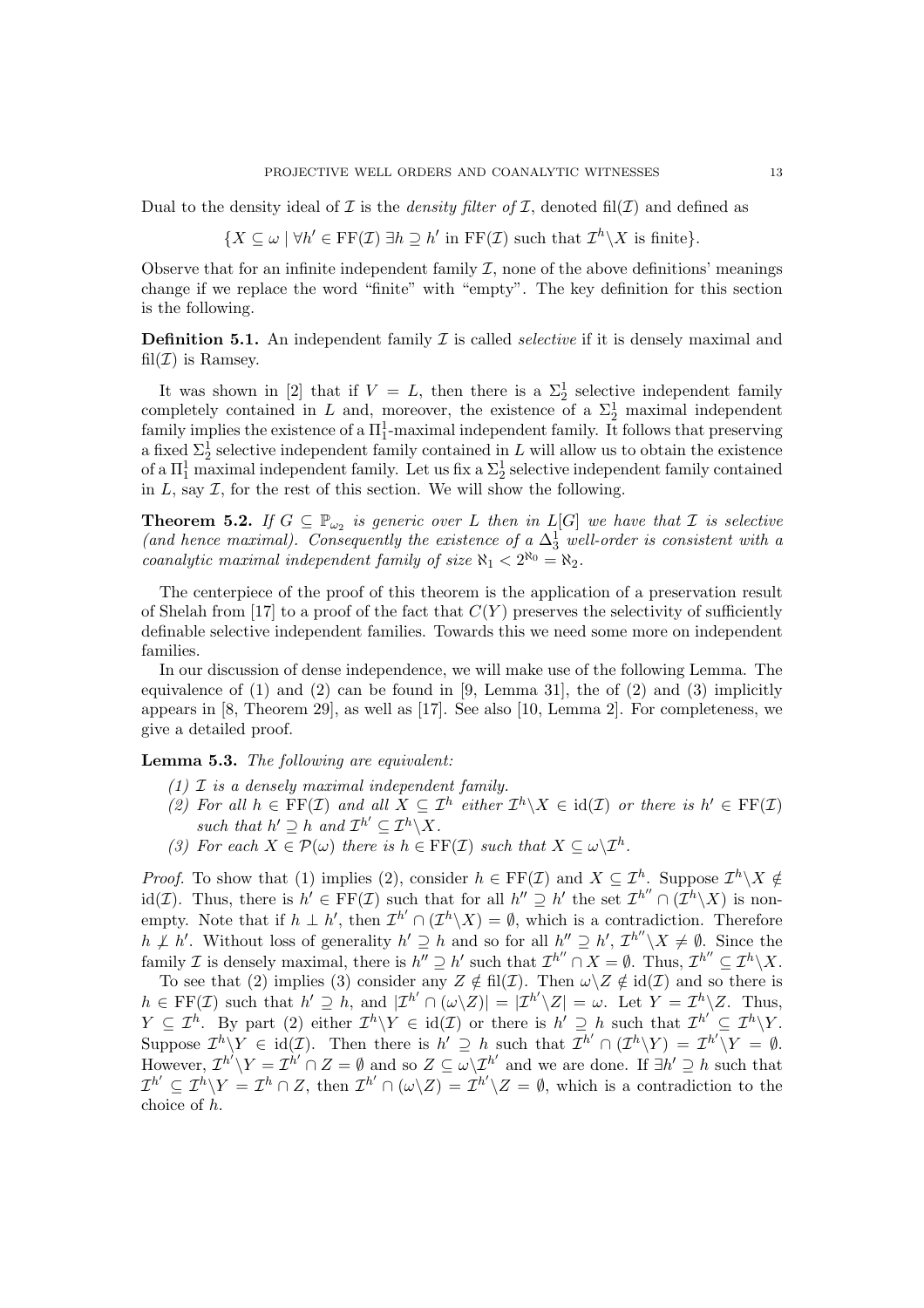Next, we show that (3) implies (2). Let  $X \subseteq \mathcal{I}^h$  for some  $h \in \mathrm{FF}(\mathcal{I})$ . Consider  $Y = \mathcal{I}^h \setminus X$ . If  $\omega \setminus Y \in \text{fil}(\mathcal{I})$ , then  $Y = \mathcal{I}^h \setminus X \in \text{id}(\mathcal{I})$ . Otherwise there is  $h^*$  such that  $\omega \setminus Y \subseteq \omega \setminus \mathcal{I}^{h^*}$ , which implies that  $\mathcal{I}^{h^*} \subseteq Y \subseteq \mathcal{I}^h \setminus X$ . Note that if  $h \perp h^*$ , then for some *C* ∈ *I* we have (without loss of generality) that  $\mathcal{I}^{h^*} \subseteq C$  and  $\mathcal{I}^h \subseteq \omega \backslash C$ , which contradicts  $\mathcal{I}^{h^*} \subseteq \mathcal{I}^h$ . Thus  $h^* \not\perp h$  and so  $\mathcal{I}^{h* \cup h} \subseteq \mathcal{I}^{h^*} \subseteq \mathcal{I}^h \setminus X$ .

Finally, we show that (2) implies (1). Let  $X \in [\omega]^\omega \backslash \mathcal{I}$  and let  $h \in \mathrm{FF}(\mathcal{I})$ . We want to show that there is  $h' \supseteq h$  such that either  $\mathcal{I}^{h'} \cap X = \emptyset$  or  $\mathcal{I}^{h'} \setminus X = \emptyset$ . Consider the set  $Y = X \cap \mathcal{I}^h$ . Thus,  $Y \subseteq \mathcal{I}^h$ . If  $\mathcal{I}^h \backslash Y \in id(\mathcal{I})$ , then  $\mathcal{I}^h \backslash X \in id(\mathcal{I})$  and so there is  $h' \supseteq h$ such that  $\mathcal{I}^{h'} \cap (\mathcal{I}^h \setminus X) = \mathcal{I}^{h'} \setminus X = \emptyset$ . Otherwise, there is  $h' \supseteq h$  such that  $\mathcal{I}^{h'} \subseteq \mathcal{I}^h \setminus Y$ and so  $\mathcal{I}^{h'} \cap Y = \emptyset$ . However,  $\mathcal{I}^{h'} \cap Y = \mathcal{I}^{h'} \cap (X \cap \mathcal{I}^h) = \mathcal{I}^{h'} \cap X = \emptyset$ .

In particular, we obtain:

**Lemma 5.4.** *A family*  $\mathcal{I} \subseteq [\omega]^\omega$  *is densely maximal if and only if* 

$$
P(\omega) = \operatorname{fil}(\mathcal{I}) \cup \langle \omega \rangle \mathcal{I}^h \mid h \in \operatorname{FF}(\mathcal{I}) \rangle_{\text{dn}}.
$$

The following are easily verified.

## Lemma 5.5.

- $(1)$   $\mathcal{I} \subseteq \mathcal{I}'$  *implies that*  $\mathrm{fil}(\mathcal{I}) \subseteq \mathrm{fil}(\mathcal{I}'),$
- *(2) if*  $\kappa$  *is a regular uncountable cardinal and*  $\langle \mathcal{I}_{\alpha} | \alpha \langle \kappa \rangle$  *is a continuous increasing chain then*  $\text{fil}(\bigcup_{\alpha<\kappa}\mathcal{I}_{\alpha})=\bigcup_{\alpha<\kappa}\text{fil}(\mathcal{I}_{\alpha})$ *;*
- *(3)*  $\text{fil}(\mathcal{I}) = \bigcup \{ \text{fil}(\mathcal{J}) \mid \mathcal{J} \in [\mathcal{I}]^{\leq \omega} \}.$

Our goal is to understand how densely maximal families behave with respect to forcing notions of the form  $C(Y)$ . As in the previous two sections, we assume from now on, unless explicitly stated otherwise, that  $V = L[Y]$  for some  $Y \subseteq \omega_1$  added by forcing over *L*. Our first more substantial lemma is the following.

**Lemma 5.6.** Let  $I$  be an independent family. Let  $H$  be  $C(Y)$ -generic. Then  $\text{fil}(\mathcal{I})^{V[H]}$  is *generated by*  $\text{fil}(\mathcal{I})^V$ *. In other words, for each*  $X \in \text{fil}(\mathcal{I})^{V[H]}$  *there is a*  $Z \in \text{fil}(\mathcal{I})^V$  *with*  $Z \subseteq X$ .

*Proof of Lemma 5.6.* Fix  $p \in C(Y)$  such that  $p \Vdash \dot{X} \in \text{fil}(\mathcal{I})$ .

**Claim 5.7.** *There exists a*  $q \leq p$  *and a countable*  $\mathcal{J} \subseteq \mathcal{I}$  *in*  $V$  *such that*  $q \Vdash \dot{X} \in \text{fil}(\mathcal{J})$ *.* 

*Proof of Claim 5.7.* Fix in *V* an enumeration  $e: \mathcal{I} \to \text{Ord}$ ; by Lemma 5.5,  $p \Vdash \dot{X} \in$ fil $(e^{-1}(E))$  for some countable  $E \subseteq$  Ord. As  $C(Y)$  is proper, there exists a  $q \leq p$  and countable *F* in *V* so that  $q \Vdash \dot{E} \subseteq F$ . Let  $\mathcal{J} = e^{-1}(F)$ ; it follows that  $q \Vdash \dot{X} \in \text{fil}(\mathcal{J})$ , as desired. desired.  $\Box$ 

Next, identifying  $FF(\mathcal{J})$  with  $2^{<\omega}$  (since  $\mathcal{J}$  is countable and  $FF(\mathcal{J})$  is the set of finite functions on it), let  $\dot{D}$  denote a  $C(Y)$ -name for the dense open subset of  $2^{<\omega}$  defined by  $q \Vdash \text{``}\tau \in \dot{D}$  if and only if  $\mathcal{J}^{\tau} \backslash \dot{X} = \emptyset$ ".

**Claim 5.8.** Let  $\Delta$  denote the set of  $p \in C(Y)$  for which there exists in V a dense  $K \subseteq 2^{< \omega}$ *such that*  $p \Vdash K \subseteq \dot{D}$ *. Then*  $\Delta$  *is dense below q.*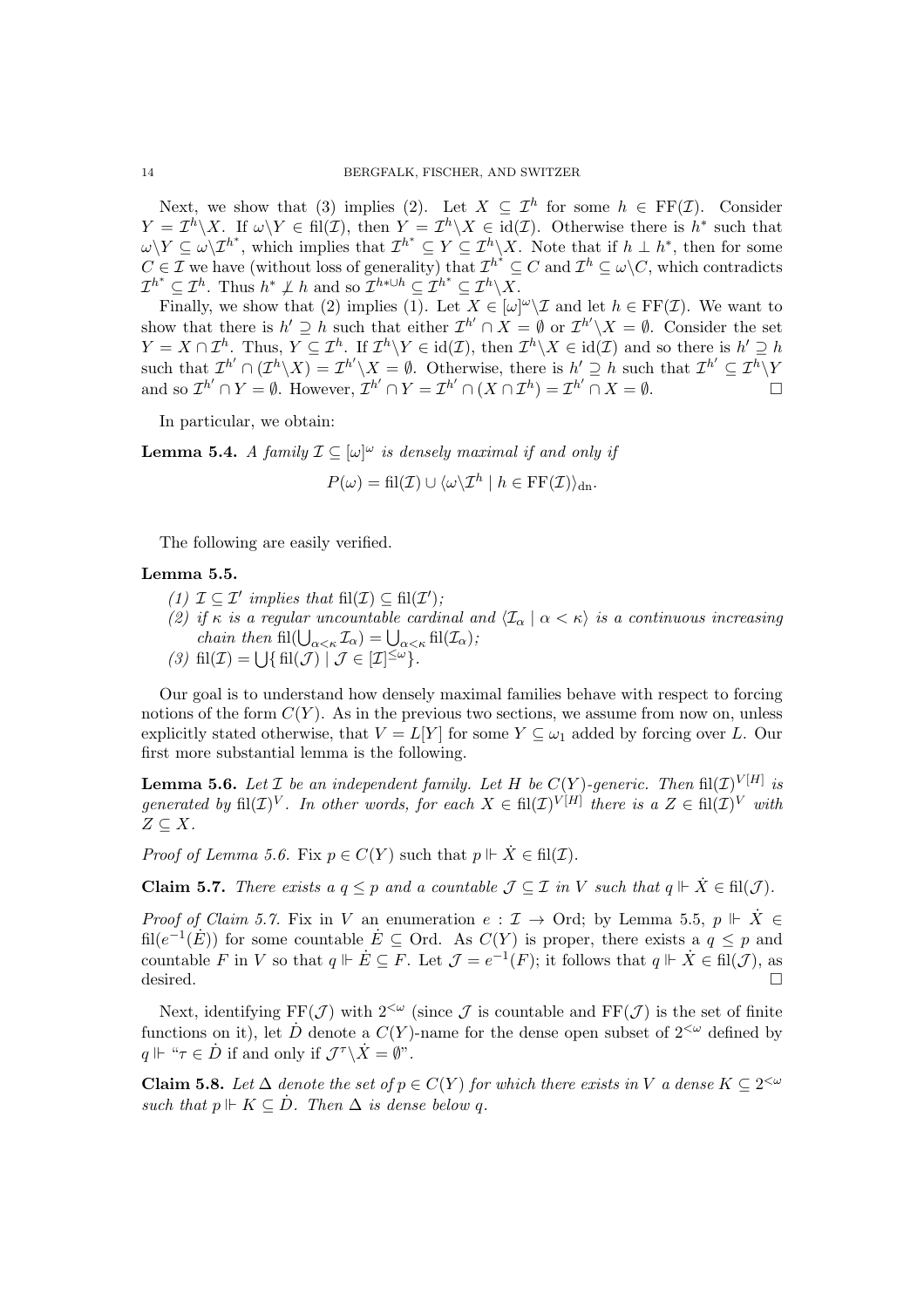The above two claims together imply that for any  $C(Y)$ -generic *H*, there exists in *V* a dense  $K \subseteq 2^{<\omega}$  such that  $V[H] \models K \subseteq D_H$ ; such a *K* then entails the following:

- $Z := \bigcup_{\tau \in K} \mathcal{J}^{\tau}$  is an element of fil $(\mathcal{I})^V$ , and
- $V[H] \models Z \subseteq X_H$ .

The proof of Claim 5.8 will therefore complete the proof of the lemma.

*Proof of Claim 5.8.* Let  $\vec{\sigma} = \langle \sigma_n | n \in \omega \rangle$  recursively enumerate  $2^{<\omega}$ . Fix an  $r \leq q$  and a countable elementary submodel *M* of  $L_{\omega_2}[Y]$  containing *r* and  $C(Y)$ . Let  $\delta = M \cap \omega_1$ . We will extend r to a condition  $s \in C(Y)$  with  $|s| = \delta$  which decides a dense subset of *D*; instrumental for this purpose will be the existence of a sequence  $\langle \delta_n | n \in \omega \rangle$  in  $\mathcal{A}_{\delta} := L_{\mu_{\delta}}[Y \cap \delta]$  which is cofinal in  $\delta$ . More precisely, within  $\mathcal{A}_{\delta}$  we will inductively construct a fusion sequence  $\vec{r} = \langle r_n | n \in \omega \rangle$  of elements of  $C(Y) \cap M$  below *r* together with a family  $K = {\tau_n | n \in \omega}$  of elements of  $2^{<\omega}$  such that  $\sigma_n \subseteq \tau_n$  for all  $n \in \omega$ . The branches of the conditions  $r_n$  will all code Y below  $\delta_n$ ; therefore, writing  $r_{\infty}$  for the fusion of  $\vec{r}$ , the construction will ensure that  $r_{\infty} = s$  is a condition of  $C(Y)$  which forces " $K \subseteq D$ ", as desired.

Begin by extending *r* to an  $r_0 \in M$  and  $\sigma_0$  to a  $\tau_0$  such that  $|r_0| \geq \delta_0$  and  $r_0$  forces " $\tau_0 \in \dot{D}$ ". More generally, our inductive assumption at stage *n* will be that we have constructed a condition  $r_n \in M$  whose branches all code *Y* below  $\delta_n$  and a  $\tau_n \supseteq \sigma_n$ such  $r_n \Vdash \tau_n \in D$ . We describe the passage to stage  $n + 1$ ; all conditions arising in this passage should be understood to be elements of *M*. First, choose an  $r'_n \leq_n r_n$  such that  $|r'_n| \geq \delta_{n+1}$ . Let  $\langle u_j | j \in 2^{n+1} \rangle$  enumerate  $\text{Split}_{n+1}(r'_n)$ . Since  $(r'_n)_{u_0} \Vdash \text{``} \dot{D}$  is dense" there exists an  $s_0 \le (r'_n)(u_0)$  and  $\tau'_0 \supseteq \sigma_{n+1}$  such that  $s_0 \Vdash \tau'_0 \in D$ . Similarly, there will exist an  $s_1 \leq (r'_n)_{u_1}$  and a  $\tau'_1 \supseteq \tau'_0$  such that  $s_1 \Vdash \tau'_1 \in \dot{D}$ . Continuing in this fashion, we construct  $\tau'_0 \subseteq \cdots \subseteq \tau'_j \subseteq \cdots \subseteq \tau'_{2^{n+1}-1}$  and conditions  $s_j \subseteq (r'_n)_{u_j}$  such that  $s_j$  forces  ${}^{\alpha}T'_{j} \in D^{n}$  for each  $j \leq 2^{n+1} - 1$ . Let  $\tau_{n+1} = \tau'_{2^{n+1}-1}$  and let  $r_{n+1} = \bigcup_{j < 2^{n+1}} s_j$ . Observe that we have conserved our induction hypothesis; letting  $r_{\infty}$  be the fusion of the conditions  $r_n$  then completes the argument in the manner described.  $r_n$  then completes the argument in the manner described.

 $\Box$ 

Recall the following preservation result, due to Shelah.

Theorem 5.9 (Shelah, See Conclusion 2.15D, pg. 305 of [18], see also [8], Theorem 27). *If*  $\langle \mathbb{Q}_{\alpha}, \dot{\mathbb{R}}_{\alpha} | \alpha \langle \gamma \rangle$  *is a countable support iteration of proper forcing notions so that for all*  $\alpha < \gamma \Vdash_{\alpha}$  " $\mathbb{R}_{\alpha}$  *is proper and any new dense open subset of*  $2^{<\omega}$  *contains an old one*" *then*  $\mathbb{Q}_\gamma$  has the property that any new open sense subset of  $2^{&\omega}$  contains an old one.

We now have the following lemma.

**Lemma 5.10.** Let *I* be an independent family. For every  $\alpha \leq \omega_2$ , the filter fil(*I*)<sup>*V* $\mathbb{P}^{\alpha}$ </sup> is *generated by*  $\mathrm{fil}(\mathcal{I})^V$ *. In other words,*  $V^{\mathbb{P}_\alpha} \models \forall X \in \mathrm{fil}(\mathcal{I}) \exists Z \in \mathrm{fil}(\mathcal{I}) \cap V$  such that  $Z \subseteq X$ .

*Proof.* Immediate from Lemma 5.6 and Theorem 5.9.  $\Box$ 

Given all of these preliminaries we arrive now to our main preservation result for independent families. First, recall from [17, Lemma 3.2] the following result: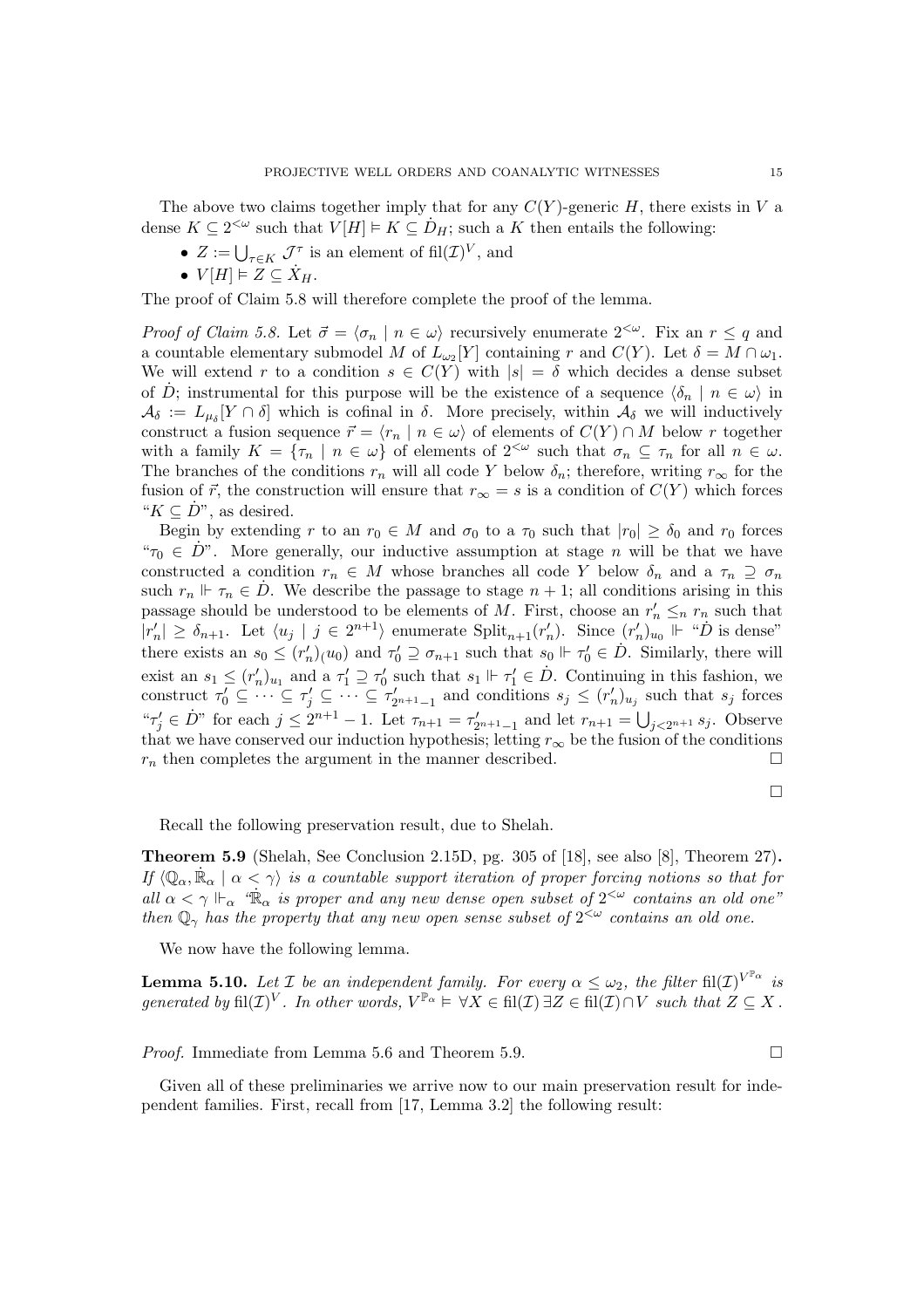**Theorem 5.11.** Assume CH. Let  $\delta$  be a limit ordinal and let  $\langle \mathbb{P}_{\alpha}, \dot{\mathbb{Q}}_{\beta} | \alpha \leq \delta, \beta < \delta \rangle$  be a *countable support iteration of*  $\omega$ -bounding proper posets. Let  $\mathcal{F} \subseteq P(\omega)$  be a Ramsey set *and let H be a subset of*  $P(\omega)\langle F\rangle_{\text{up}}$ *. If*  $V^{\mathbb{P}_{\alpha}} \models P(\omega) = \langle F\rangle_{\text{up}} \cup \langle H\rangle_{\text{dn}}$  for all  $\alpha < \delta$  then  $V^{\mathbb{P}_{\delta}} \models P(\omega) = \langle \mathcal{F} \rangle_{\text{up}} \cup \langle \mathcal{H} \rangle_{\text{dn}}$  *as well.* 

*Remark* 2*.* This holds even with "proper" weakened to "*S*-proper"; in particular, it holds for  $\mathbb{P}_{\omega_2}$ .

Using this theorem we are almost done with the proof of Theorem 5.2. Indeed this will cover the limit step of the preservation theorem, therefore we need to consider the successor step.

**Lemma 5.12.** Assume  $V = L[Y]$  with  $Y \subseteq \omega_1$  added by a forcing in L. If in V we have *that*  $I$  *is densely maximal then*  $\Vdash_{C(Y)}$  *"* $\check{I}$  *is densely maximal".* 

Before beginning let us note that in  $L[Y]$  the set fil $(\mathcal{I})$  is Ramsey. To see this note first that, by CH in the ground model fil $(\mathcal{I})$  is generated by a  $\subseteq^*$ -decreasing sequence of size  $\omega_1$ , say  $\{A_\gamma \mid \gamma < \omega_1\}$  and hence by Lemma 5.10 given any family of countably many  $\{X_n\}_{n\leq\omega}\subseteq\text{fil}(\mathcal{I})$  there is an  $A_\gamma$  almost contained in all of them so fil $(\mathcal{I})$  is a P-set. Moreover by the fact that the forcing is  $\omega^{\omega}$ -bounding it is a Q-set as well.

*Proof.* Work in  $L[Y]$  and assume for contradiction that there exists a  $C(Y)$ -name X for such an *X*, together with a  $p \in C(Y)$  such that

(1) 
$$
p \Vdash "\dot{X} \notin \text{fil}(\mathcal{I}) \text{ and } |\dot{X} \cap \mathcal{I}^h| = \aleph_0 \text{ for all } h \in \text{FF}(\mathcal{I})".
$$

Applying Lemma 2.7 we can find a  $q \leq p$  in  $C(Y)$  and a family  $\mathbf{x}(q) := \langle x_t | t \in \text{Split}(q) \rangle$ such that for all  $t \in Split_n(q)$ ,

 $q_t \Vdash "x_t$  is the characteristic function of  $\dot{X} \cap n$ ".

Moreover, again by Lemma 2.7, we may, if desired, also assume that  $\mathbf{x}(q) \in \mathcal{A}_{\delta}$  with  $|q| = \delta$ .

**Claim 5.13.** For each  $t \in Split(q)$ , let  $Z_t = \{m \in \omega \mid q_t \not\vdash m \notin \dot{X}\}\$ . Then

$$
Z_t = \bigcup_{s \supseteq t} x_s^{-1}(1).
$$

*In consequence, any model*  $\mathcal{A}_{\delta}$  *containing q and*  $\mathbf{x}(q)$  *can compute*  $Z_t$ *, for all*  $t \in \text{split}(q)$ *.* 

*Proof of Claim 5.13.* If  $m \in \bigcup_{s \supseteq t} x_s^{-1}(1)$  then  $x_s(m) = 1$  for some  $s \supseteq t$ ; it then follows from  $q_s \leq q_t$  and  $q_s \Vdash m \in \dot{X}$  that  $m \in Z_t$ . To see the reverse inclusion, namely that

$$
Z_t \subseteq \bigcup_{s \supseteq t} x_s^{-1}(1),
$$

suppose that  $r \leq q_t$  forces " $m \in \dot{X}$ "; suppose also that  $t \in Split_n(q)$  for some  $n \leq m$ (for  $m < n$  the inclusion is clear, since  $m \in Z_t$  if and only if  $x_t(m) = 1$ ). Then for all  $s \in r \cap \text{Split}_{m+1}(q)$ , we must have  $x_s(m) = 1$ . For if this were not the case for some *s* then  $q_s$ , and hence  $r_s$ , would force " $m \notin \dot{X}$ " — but since  $r_s \leq r$ , this would entail contradiction. contradiction.

**Claim 5.14.**  $Z_t \in fil(\mathcal{I})$  *for all*  $t \in Split(q)$ *.*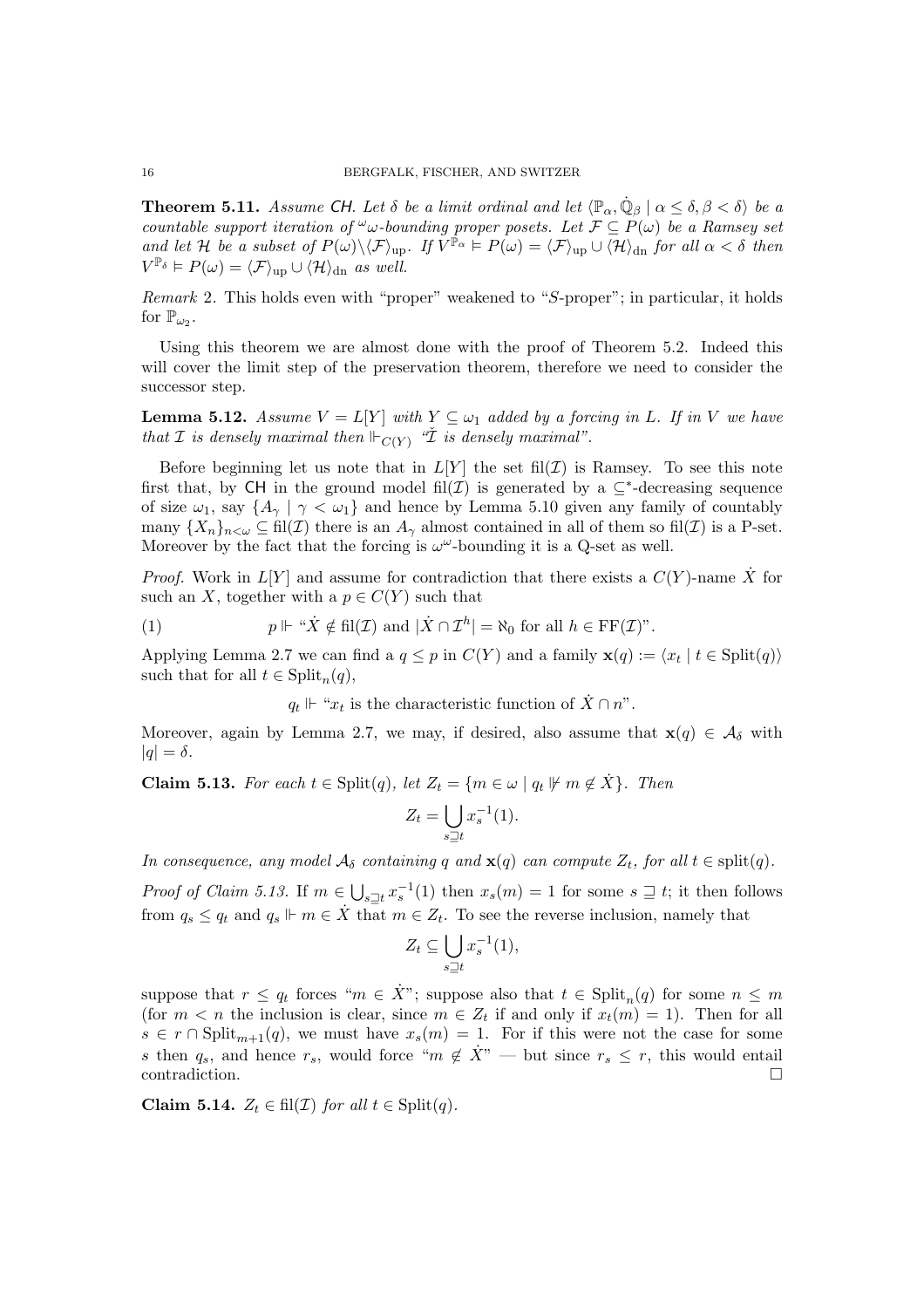*Proof of Claim 5.14.* Suppose for contradiction that the lemma fails for some  $Z_t$ . Then by our inductive assumption together with Lemma 5.4, there exists an  $h \in \text{FF}(\mathcal{I})$  with  $\mathcal{T}^h \cap Z_t = \emptyset$ . But since  $a_t \leq n$  and  $a_t \Vdash \dot{X} \subseteq Z_t$ , this contradicts line 1 above.  $\mathcal{I}^h \cap Z_t = \emptyset$ . But since  $q_t \leq p$  and  $q_t \Vdash \dot{X} \subseteq Z_t$ , this contradicts line 1 above.

As noted before the beginning of this proof  $\text{fil}(\mathcal{I})$  is a P-set (again this also follows immediately from Lemma 5.10, together with the fact that, by construction,  $\mathcal I$  has an  $\subset^*$ decreasing filterbase of ordertype  $\omega_1$ ). It then follows from Claim 5.14 that there exists a pseudo-intersection  $B \in \text{fil}(\mathcal{I})$  of  $\{Z_t | t \in \text{Split}(q)\}\)$ . Moreover, by elementarity we can assume that such a *B* exists in  $A_{\delta}$ .

Any such *B* determines a function  $f : \omega \to \omega$  given by

$$
n \mapsto \max (B \setminus \cap \{Z_t \mid t \in \text{Split}_j(q) \text{ and } j \leq n+1\}).
$$

Since fil(*I*) is a Q-set there will then exist a  $C \subseteq B$  in fil(*I*) — and hence, again by elementarity, a  $C \subseteq B$  in fil $(\mathcal{I}) \cap \mathcal{A}_{\delta}$  — such that if  $\langle k(n) | n \in \omega \rangle$  enumerates  $C \cup \{0\}$ then

$$
f(k(n)) < k(n+1)
$$

for all  $n \in \omega$ ; without loss of generality  $f(1) < k(1)$  as well.

We describe now how to construct from such a k, q, and  $\mathbf{x}(q)$  in  $\mathcal{A}_{\delta}$  an  $r \in \mathcal{C}(Y)$  below q which forces " $C \subseteq \dot{X}$ "; observe that the existence of such an *r* contradicts our assumptions about  $\dot{X}$ , thereby concluding the proof.

For each  $t \in \text{Split}_0(q)$  and  $i \in \{0,1\}$  extend  $t^i$  to a  $s(t, i) \in \text{Split}_{k(1)}(q)$  forcing " $k(1) \in \dot{X}$ " (such exists by construction; for uniformity, here and throughout take always the leftmost such  $s(t, i)$ ). Let  $q_1 = \bigcup_{i \in 2} q_{s(t, i)}$  and note that  $q_1 \leq_0 q_0 = q$ . Continue in this fashion, at stage *n* choosing a  $s(t, i) \in q_n \cap \text{Split}_{k(n+1)}(q)$  extending  $t^i$ , for each  $t \in \text{Split}_n(q_n)$  and  $i \in \{0, 1\}$ . Let

$$
q_{n+1} = \bigcup_{(t,i)\in \text{Split}_n(q_n)\times 2} (q_n)_{s(t,i)}
$$

and observe that  $q_{n+1} \leq_n q_n$  and that the fusion *r* of the  $q_n$ s so defined forces " $C \in \dot{X}$ ", as desired. Observe lastly that *r* is constructible from *k*, *q*, and **x**(*q*), ensuring that  $r \in A_{\delta}$ <br>and hence that  $|r| < \delta$ ; this ensures that *r* is indeed a condition of  $C(Y)$ . and hence that  $|r| \leq \delta$ ; this ensures that r is indeed a condition of  $\mathcal{C}(Y)$ .

Given the proof of Lemma 5.12, we can now finish the proof of Theorem 5.2.

*Proof of Theorem 5.2.* The proof is by induction on  $\alpha < \omega_2$ . There are two cases, depending on whether  $\alpha$  is a limit or a successor ordinal. As noted above, fil $(\mathcal{I})$  is Ramsey in  $V^{\mathbb{P}_{\alpha}}$  for all  $\alpha \leq \omega_2$  so we need to ensure simply that *I* remains densely maximal.

Case 1:  $\alpha = \xi + 1$  for some  $\xi$ . This follows from Lemma 5.12 noting that no other step adds reals.

Case 2:  $\alpha$  is a limit ordinal. We have already discussed that fil $(\mathcal{I})$  remains Ramsey throughout the iteration so it remains to see that *I* is densely maximal in  $V^{\mathbb{P}_{\alpha}}$ . Observe first that for all  $\beta \leq \alpha$ ,

$$
V^{\mathbb{P}_{\beta}} \models \text{``fil}(\mathcal{I}) = \langle \text{fil}(\mathcal{I}) \cap V \rangle_{\text{up}}",
$$

by Lemma 5.10 above. By Lemma 5.4, our inductive assumption then takes the form

$$
V^{\mathbb{P}_{\beta}} \vDash P(\omega) = \langle \mathrm{fil}(\mathcal{I}) \cap V \rangle_{\mathrm{up}} \cup \langle \omega \rangle \mathcal{I}^h \mid h \in \mathrm{FF}(\mathcal{I}) \rangle_{\mathrm{dn}}
$$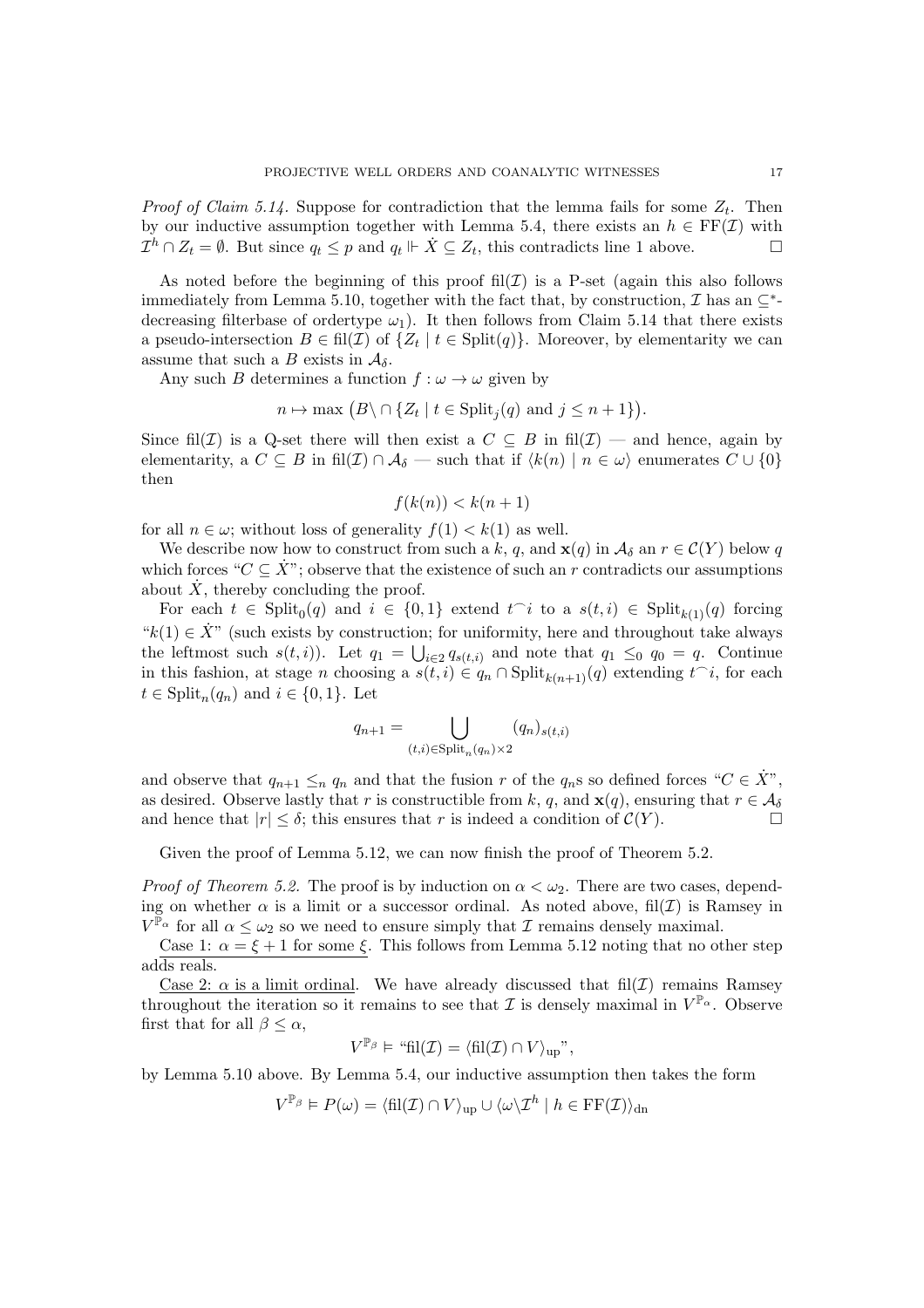for all  $\beta < \alpha$ . By Theorem 5.11,

$$
V^{\mathbb{P}_{\alpha}} \vDash P(\omega) = \langle \mathrm{fil}(\mathcal{I}) \cap V \rangle_{\mathrm{up}} \cup \langle \omega \backslash \mathcal{I}^h \mid h \in \mathrm{FF}(\mathcal{I}) \rangle_{\mathrm{dn}}
$$

must hold as well. Again apply Lemma 5.4 to conclude that  $\mathcal I$  is densely maximal in  $V^{\mathbb{P}_{\alpha}}$ .  $V^{\mathbb{P}_{\alpha}}$ .

#### 6. Applications and Models

Having proved these three preservation theorems we can now turn to applications. The first is an immediate consequence of of Theorems 3.2, 4.6 and 5.2.

**Theorem 6.1.** Let  $G \subseteq \mathbb{P}_{\omega_2}$  be generic over *L*. In L[G] we have  $\mathfrak{a} = \mathfrak{u} = \mathfrak{i} = \aleph_1 < 2^{\aleph_0} =$  $\aleph_2$ , with each cardinal characteristic witnessed by a  $\Pi^1_1$  set and a  $\Delta^1_3$  well-order.

Note that since  $C(Y)$  has the Sacks property, in  $L[G]$  we have that  $cof(\mathcal{N})$ , and hence all the cardinals in Cichon's diagram are  $\aleph_1$  as well.

We can also mix and match the cardinal characteristics while still preserving coanalytic witnesses.

**Theorem 6.2.** The following are consistent with  $2^{\aleph_0} = \aleph_2$  and a  $\Delta_3^1$  well-order of the *reals.*

- (1)  $\mathfrak{a} = \mathfrak{u} = \aleph_1 < \mathfrak{i} = \aleph_2$  and there are a  $\Pi_1^1$  tight MAD family of size  $\aleph_1$  and a  $\Pi_1^1$ *ultrafilter base for a P-point of size*  $\aleph_1$ *.*
- (2)  $\mathfrak{a} = \mathfrak{i} = \mathfrak{d}_1 < \mathfrak{u} = \mathfrak{d}_2$  and there are a  $\Pi_1^1$  tight MAD family of size  $\mathfrak{d}_1$  and a  $\Pi_1^1$ *maximal independent family of size*  $\aleph_1$ *.*
- (3)  $\mathfrak{a} = \aleph_1 < \mathfrak{i} = \mathfrak{u} = \aleph_2$  and there is a  $\Pi_1^1$  tight MAD family.

*Proof.* Each of these follows from our preservation theorems alongside the right choice of "woven in" forcing for  $\dot{\mathbb{Q}}_{\alpha}^0$ . For the first one we can use Miller forcing, which, since it increases  $\mathfrak{d}$ , will force  $i = 2^{\aleph_0}$ . However Miller forcing preserves P-points [13, Lemma 25.5] and strongly preserves the tightness of any MAD family [12] so the coanalytic witnesses to  $\mathfrak{a} = \mathfrak{u} = \aleph_1$  will be preserved. For the second model we force with Shelah's forcing  $\mathbb{Q}_I$  from [17] alongside an appropriate bookkeeping device. This forcing will preserve a selective independent family, strongly preserve the tightness of any tight MAD family ([3]) but increases u. For the final model we alternate between Miller forcing and  $\mathbb{Q}_I$  forcing.  $\Box$ 

#### 7. Conclusion and Open Questions

In light of Theorem 6.1, it is reasonable to ask about whether in  $V^{\mathbb{P}_{\omega_2}}$  there are optimal complexity witnesses to "maximal" sets of reals of size  $\aleph_2$ .

*Question* 1*.* What is the lowest projective complexity of a MAD family, a maximal independent family or an ultrafilter base of size  $\aleph_2$  in  $V^{l\!\!P\omega_2}$ ? Could there be co-analytic witnesses for any of these? What about in the models discussed in Theorem 6.2?

We can also ask about the possibility of coanalytic witnesses to  $a$ , i and  $u$  in a model of  $2^{\aleph_0} > \aleph_2$  alongside a  $\Delta_3^1$  well-order. Such a model was constructed in [7].

*Question* 2. Is it consistent that  $2^{N_0} > N_2$  alongside a  $\Delta_3^1$  well-order of the reals and  $a = u = i = \aleph_1$  all with coanalytic witnesses?

The model of [7] was built using finite support iteration of ccc posets, entailing that  $i = 2^{\aleph_0}$ . It seems difficult to avoid increasing i while forcing  $2^{\aleph_0} > \aleph_2$  in this way.